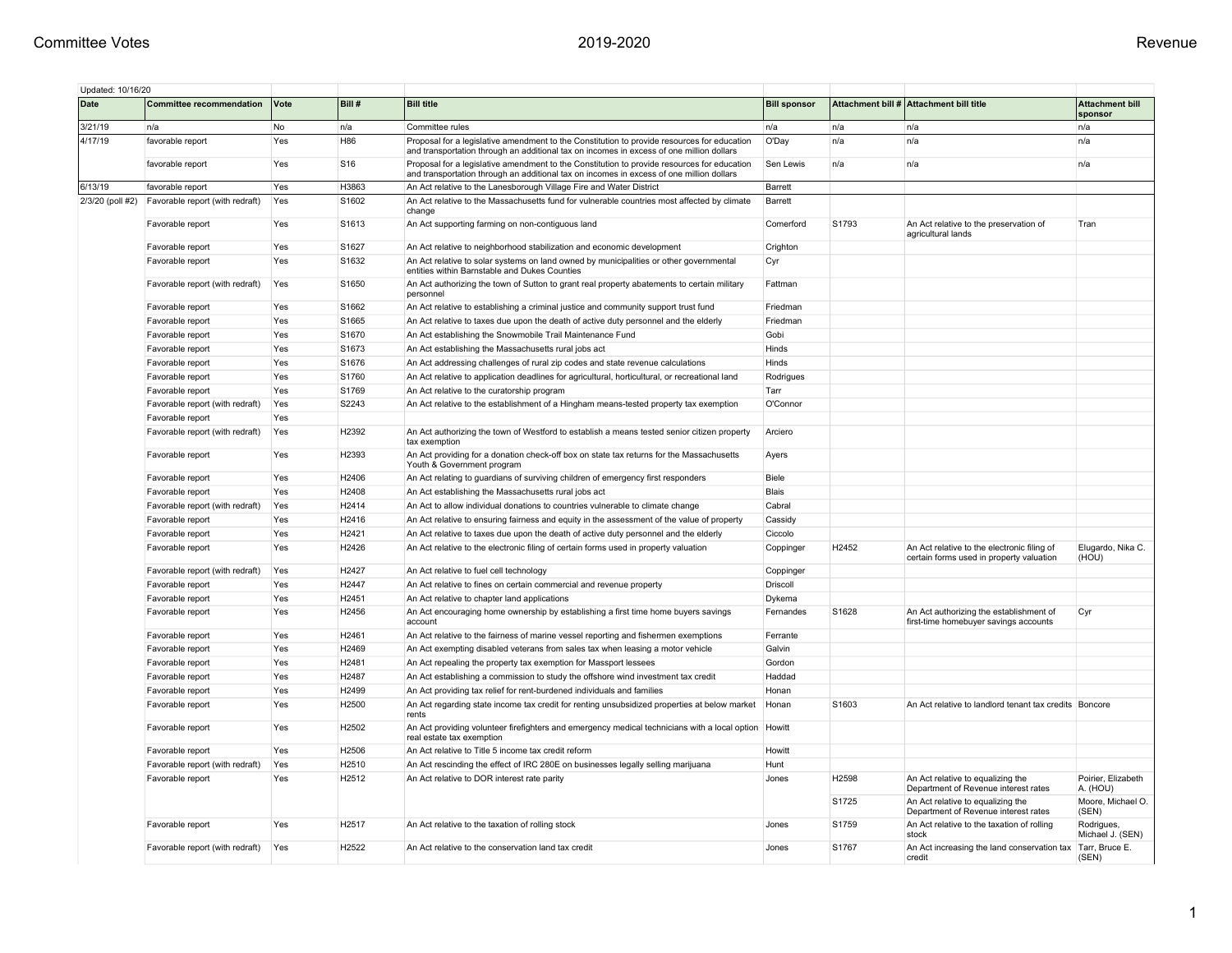|                  | Favorable report                | Yes | H2544 | An Act protecting the interests of housing cooperative shareholders                                                              | Livingstone                    | S1610 |                                                                             |                                |
|------------------|---------------------------------|-----|-------|----------------------------------------------------------------------------------------------------------------------------------|--------------------------------|-------|-----------------------------------------------------------------------------|--------------------------------|
|                  | Favorable report                | Yes | H2548 | An Act supporting residents and communities in resolving tax debt                                                                | Madaro                         | S1611 | An Act supporting residents and<br>communities in resolving tax debt        | Collins, Nick (SEN)            |
|                  | Favorable report                | Yes | H2550 | An Act relieving mortgage debt                                                                                                   | Malia                          | S1719 | An Act relative to the relief of mortgage<br>debt                           | Montigny, Mark C.<br>(SEN)     |
|                  |                                 |     |       |                                                                                                                                  |                                | S1639 | An Act relative to the relief of mortgage<br>debt                           | DiDomenico, Sal<br>N. (SEN)    |
|                  | Favorable report                | Yes | H2551 | An Act promoting urban agriculture and horticulture                                                                              | Malia                          | S1691 | An Act to promote urban agriculture and<br>horticulture                     | Kennedy                        |
|                  | Favorable report                | Yes | H2566 | An Act promoting Massachusetts film production                                                                                   | McMurtry                       |       |                                                                             |                                |
|                  | Favorable report                | Yes | H2580 | An Act relative to charges associated with condominiums in tax title                                                             | Murray                         |       |                                                                             |                                |
|                  | Favorable report                | Yes | H2582 | An Act relative to small town residential neighborhood revitalization                                                            | Naughton                       |       |                                                                             |                                |
|                  | Favorable report                | Yes | H2590 | An Act to continue tax basis rules for property acquired from decedents                                                          | Peisch                         |       |                                                                             |                                |
|                  | Favorable report                | Yes | H2591 | An Act relative to the sales tax of motor vehicles                                                                               | Pignatelli                     |       |                                                                             |                                |
|                  | Favorable report                | Yes | H2621 | An Act relative to the taxation of public land used for commercial purposes on Massachusetts<br>Port Authority property          | Ryan                           |       |                                                                             |                                |
|                  | Favorable report                | Yes | H2638 | An Act to promote adoption                                                                                                       | Soter                          |       |                                                                             |                                |
|                  | Favorable report                | Yes | H2640 | An Act relative to the establishment of a home improvement local property tax exemption for<br>seniors                           | Speliotis                      |       |                                                                             |                                |
|                  | Favorable report                | Yes | H2645 | An Act relative to property tax exemptions for rental properties in the town of Lincoln deed<br>restricted as affordable housing | Stanley                        |       |                                                                             |                                |
|                  | Favorable report (with redraft) | Yes | H2647 | An Act relative to a cranberry bog renovation tax credit                                                                         | Straus                         | S1761 | An Act establishing a cranberry bog<br>renovation tax credit                | Rodrigues,<br>Michael J. (SEN) |
|                  | Favorable report                | Yes | H2651 | An Act relative to the taxation of cider                                                                                         | Tucker                         | S1716 | An Act relative to the taxation of cider                                    | Lovely, Joan B.<br>(SEN)       |
|                  | Favorable report                | Yes | H2658 | An Act relative to PILOT compensation to towns with a high percentage of state owned land                                        | Whipps                         | H2559 | An Act creating a commission to study the<br>PILOT formula and disbursement | McKenna, Joseph<br>D. (HOU)    |
|                  | Favorable report (with redraft) | Yes | H3681 | An Act authorizing the city of Salem to establish a means-tested senior citizen property tax<br>exemption                        | Tucker                         |       |                                                                             |                                |
|                  | Favorable report (with redraft) | Yes | H3682 | An Act relative to property tax relief for low and moderate income seniors in the town of<br><b>Brookline</b>                    | Vitolo                         |       |                                                                             |                                |
|                  | Favorable report (with redraft) | Yes | H3857 | An Act authorizing the town of Wakefield to establish a means tested senior citizen property<br>tax exemption                    | Brodeur                        |       |                                                                             |                                |
|                  | Favorable report                | Yes | H4    | An Act to improve oversight of state government                                                                                  | Auditor of the<br>Commonwealth |       |                                                                             |                                |
|                  | Favorable report (with redraft) | Yes | H4081 | An Act authorizing the town of Arlington to establish a means tested senior citizen property<br>tax exemption                    | Garballey                      |       |                                                                             |                                |
|                  | Favorable report                | Yes | H4193 | An Act relative to the historic curatorship program in the town of Hamilton                                                      | Hill                           |       |                                                                             |                                |
|                  | Favorable report                | Yes | H4209 | An Act expanding the exemption for residential property in the town of Truro                                                     | Peake                          |       |                                                                             |                                |
|                  | Favorable report (with redraft) | Yes | H4243 | An Act authorizing the town of Reading to establish a means tested senior citizen property<br>tax exemption                      | Jones                          |       |                                                                             |                                |
|                  | Favorable report                | Yes | H4244 | An Act relative to the town of Mattapoisett                                                                                      | Straus                         |       |                                                                             |                                |
|                  | Favorable report                | Yes | S1600 | An Act repealing the property tax exemption for Massport lessees                                                                 | Barrett                        |       |                                                                             |                                |
|                  | Favorable report                | Yes | S1738 | An Act establishing a tax credit for the purchase of hearing aids                                                                | O'Connor                       |       |                                                                             |                                |
|                  | Favorable report                | Yes | S1740 | An Act establishing a tax credit for teachers purchasing supplies                                                                | O'Connor                       |       |                                                                             |                                |
|                  | Favorable report                | Yes | S1753 | An Act relative to the taxation of natural gas infrastructure                                                                    | O'Connor                       |       |                                                                             |                                |
|                  | Favorable report                | Yes | S1754 | An Act relative to the taxation of above ground conduits, wires, and pipes used in the<br>transportation of natural gas          | O'Connor                       |       |                                                                             |                                |
|                  | Favorable report (with redraft) | Yes | S2225 | An Act relative to the town of Sandwich                                                                                          | deMacedo                       |       |                                                                             |                                |
| 2/3/20 (poll #1) | House study order               | Yes | H2388 | An Act relative to encourage the use of alternative fuel heavy duty and medium duty vehicles                                     | Arciero                        |       |                                                                             |                                |
|                  | House study order               | Yes | H2389 | An Act relative to increasing disability ratings for veterans                                                                    | Arciero                        |       |                                                                             |                                |
|                  | House study order               | Yes | H2394 | An Act relative to the deduction of health insurance payments from gross income for self<br>employed individuals                 | Ayers                          |       |                                                                             |                                |
|                  | House study order               | Yes | H2395 | An Act relative to providing tax processing and filing assistance for certain disabled veterans                                  | Ayers                          |       |                                                                             |                                |
|                  | House study order               | Yes | H2396 | An Act relative to exemptions for small charities for tax upon raffle proceeds                                                   | Ayers                          |       |                                                                             |                                |
|                  | House study order               | Yes | H2398 | An Act extending certain existing sales tax exemptions to veteran's organizations                                                | Ayers                          |       |                                                                             |                                |
|                  | House study order               | Yes | H2399 | An Act providing for property tax relief for small business owners                                                               | Ayers                          |       |                                                                             |                                |
|                  | House study order               | Yes | H2400 | An Act exempting certain fraternal organizations from the tax of sales of alcoholic beverages                                    | Ayers                          |       |                                                                             |                                |
|                  | House study order               | Yes | H2401 | An Act establishing a homestead exemption for disabled veterans                                                                  | Ayers                          |       |                                                                             |                                |
|                  | House study order               | Yes | H2402 | An Act repealing the sales tax on boats built or rebuilt in the Commonwealth                                                     | Ayers                          |       |                                                                             |                                |
|                  | House study order               | Yes | H2404 | An Act relative to expanding the septic system tax credit                                                                        | Barrows                        |       |                                                                             |                                |
|                  | House study order               | Yes | H2407 | An Act relative to payments in lieu of taxation by organizations exempt from the property tax                                    | <b>Blais</b>                   |       |                                                                             |                                |
|                  |                                 |     |       |                                                                                                                                  |                                |       |                                                                             |                                |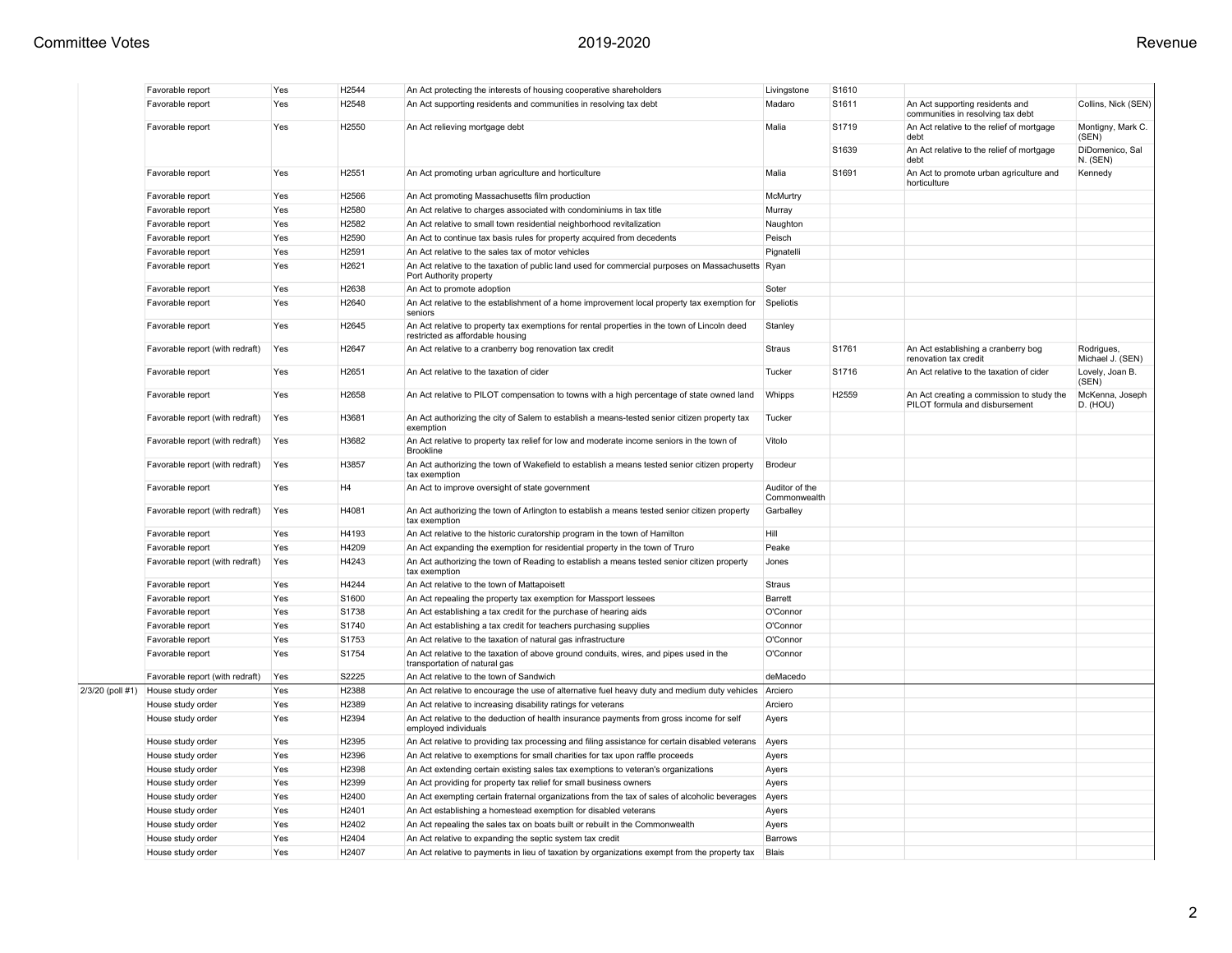| House study order | Yes | H2409 | An Act relative to taxpayers in the Commonwealth                                                                                                           | Boldyga    |  |  |
|-------------------|-----|-------|------------------------------------------------------------------------------------------------------------------------------------------------------------|------------|--|--|
| House study order | Yes | H2410 | An Act encouraging employer student loan repayment                                                                                                         | Brodeur    |  |  |
| House study order | Yes | H2411 | An Act to reduce graduate student loan debt                                                                                                                | Cabral     |  |  |
| House study order | Yes | H2413 | An Act to protect historic buildings from fires                                                                                                            | Cabral     |  |  |
| House study order | Yes | H2415 | An Act relative to the exemption of private pension income from taxation                                                                                   | Capano     |  |  |
| House study order | Yes | H2418 | An Act relative to the senior circuit breaker tax credit                                                                                                   | Chan       |  |  |
| House study order | Yes | H2419 | An Act to remove the film tax credit expiration date                                                                                                       | Chan       |  |  |
| House study order | Yes | H2420 | An Act restoring the harbors and inland waters maintenance fund                                                                                            | Chan       |  |  |
| House study order | Yes | H2422 | An Act relative to establishing a tax revenue fairness and implementation commission                                                                       | Ciccolo    |  |  |
| House study order | Yes | H2424 | An Act to strengthen the foundation of the Commonwealth                                                                                                    | Connolly   |  |  |
| House study order | Yes | H2425 | An Act addressing international real estate speculation                                                                                                    | Connolly   |  |  |
| House study order | Yes | H2430 | An Act relative to the use of community preservation funds                                                                                                 | Cutler     |  |  |
| House study order | Yes | H2433 | An Act relative to the electronic deposit of tax refunds                                                                                                   | Decker     |  |  |
| House study order | Yes | H2435 | An Act relative to the assessment of real property for purposes of local taxation                                                                          | Decker     |  |  |
| House study order | Yes | H2436 | An Act protecting youth from nicotine addiction                                                                                                            | Decker     |  |  |
| House study order | Yes | H2437 | An Act to properly value real estate transactions                                                                                                          | Decker     |  |  |
| House study order | Yes | H2438 | An Act to further the protection of agricultural land                                                                                                      | DeCoste    |  |  |
| House study order | Yes | H2441 | An Act relative to increasing economic development and business opportunity in the design                                                                  | Donahue    |  |  |
|                   |     |       | and manufacture of video games through the use of tax credits                                                                                              |            |  |  |
| House study order | Yes | H2442 | An Act regarding economic development to enable state residents to attract out-of-state                                                                    | Donahue    |  |  |
|                   |     |       | businesses through financial incentives                                                                                                                    |            |  |  |
| House study order | Yes | H2443 | An Act relative to excise tax repayments                                                                                                                   | Donahue    |  |  |
| House study order | Yes | H2444 | An Act relative to information included with municipal tax bills                                                                                           | Dooley     |  |  |
| House study order | Yes | H2445 | An Act increasing citizen participation in elections                                                                                                       | Dooley     |  |  |
| House study order | Yes | H2448 | An Act excluding student loan forgiveness from taxable income for permanently and totally<br>disabled veterans                                             | Driscoll   |  |  |
| House study order | Yes | H2453 | An Act to amend the Brownfields tax credit                                                                                                                 | Elugardo   |  |  |
| House study order | Yes | H2454 | An Act relative to the taxation of electronic smoking devices, cigars and smoking tobacco                                                                  | Ferguson   |  |  |
| House study order | Yes | H2459 | An Act establishing a tax credit for artist work space                                                                                                     | Ferrante   |  |  |
| House study order | Yes | H2460 | An Act establishing a tax exemption for artisan products sold in cultural districts                                                                        | Ferrante   |  |  |
| House study order | Yes | H2462 | An Act establishing the Massachusetts Maritime Commercial Development tax credit                                                                           | Ferrante   |  |  |
| House study order | Yes | H2463 | An Act to preserve community preservation revenue                                                                                                          | Ferrante   |  |  |
| House study order | Yes | H2464 | An Act providing a tax deduction for certain heating costs                                                                                                 | Frost      |  |  |
| House study order | Yes | H2465 | An Act relative to promoting the commonwealth tax incentive                                                                                                | Frost      |  |  |
| House study order | Yes | H2466 | An Act relative to home health care and hospice tax deductions                                                                                             | Frost      |  |  |
| House study order | Yes | H2467 | An Act providing for an income tax exemption for senior citizens                                                                                           | Frost      |  |  |
| House study order | Yes | H2468 | An Act relative to the mailing of property tax bills                                                                                                       | Galvin     |  |  |
| House study order | Yes | H2471 | An Act relative to tax exempt property                                                                                                                     | Garballey  |  |  |
| House study order | Yes | H2472 | An Act relative to closing the water infrastructure funding gap with water and sewer<br>connection fees                                                    | Garballey  |  |  |
| House study order | Yes | H2473 | An Act to grant state income tax exemption for school fees and charges                                                                                     | Garry      |  |  |
| House study order | Yes | H2474 | An Act relative to an income tax exemption for survivors of terrorism who have lost one or<br>more limbs                                                   | Garry      |  |  |
| House study order | Yes | H2475 | An Act relative to the assisted living programs                                                                                                            | Garry      |  |  |
| House study order | Yes | H2476 | An Act to provide an income tax exemption for certain individuals caring for their elderly<br>relatives                                                    | Garry      |  |  |
| House study order | Yes | H2478 | An Act relative to establishing a special commission to study the efficacy of funding the<br>construction of public safety buildings through the sales tax | Golden     |  |  |
| House study order | Yes | H2479 | An Act relative to small scale commercial development for gateway cities                                                                                   | Golden     |  |  |
| House study order | Yes | H2480 | An Act to change the corporate and housing tax credits, tax incentives, tiff                                                                               | Gonzalez   |  |  |
| House study order | Yes | H2482 | An Act updating interest rates for property tax abatements                                                                                                 | Gordon     |  |  |
| House study order | Yes | H2484 | An Act relative to the repeal of the sales tax exemption for aircraft                                                                                      | Gouveia    |  |  |
| House study order | Yes | H2485 | An Act to direct tobacco tax revenues to reduce tobacco use and its harms                                                                                  | Gregoire   |  |  |
| House study order | Yes | H2488 | An Act to prevent discrimination against private pension sources                                                                                           | Harrington |  |  |
| House study order | Yes | H2490 | An Act simplifying the tax treatment of individual retirement accounts                                                                                     | Hecht      |  |  |
| House study order | Yes | H2491 | An Act relative to charitable donations                                                                                                                    | Hill       |  |  |
| House study order | Yes | H2492 | An Act relative to farm training in Massachusetts                                                                                                          | Hill       |  |  |
| House study order | Yes | H2493 | An Act relative to the property tax deferral program                                                                                                       | Hill       |  |  |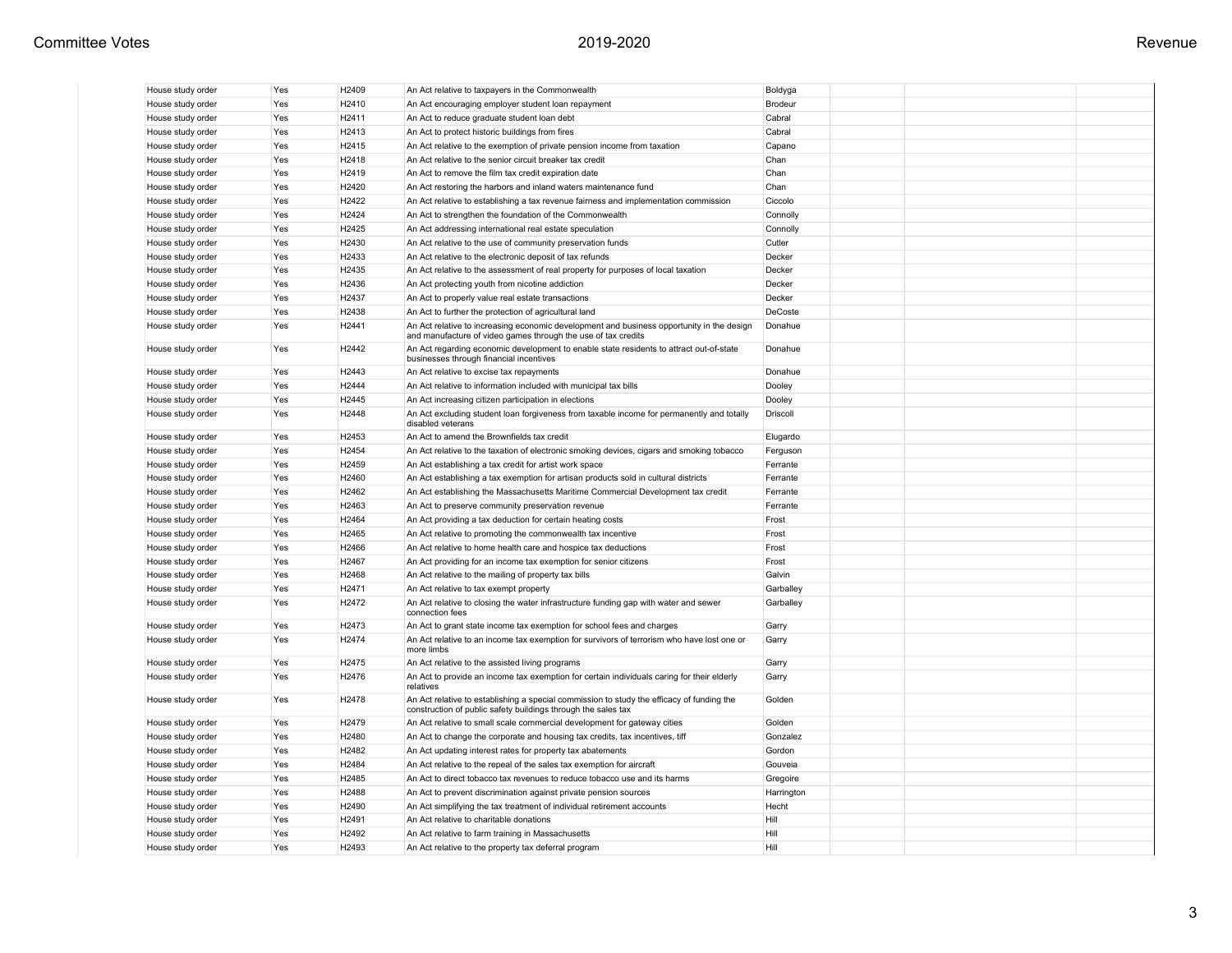| House study order  | Yes        | H2495          | An Act in aid of libraries                                                                                                                         | Hogan       |  |  |
|--------------------|------------|----------------|----------------------------------------------------------------------------------------------------------------------------------------------------|-------------|--|--|
| House study order  | Yes        | H2496          | An Act relative to privately owned public use airport real estate taxes                                                                            | Hogan       |  |  |
| House study order  | Yes        | H2498          | An Act relative to improving the efficiency of the state low income housing tax credit                                                             | Honan       |  |  |
| House study order  | Yes        | H2501          | An Act to sustain community preservation revenue                                                                                                   | Honan       |  |  |
| House study order  | Yes        | H2503          | An Act relative to the tax exemption status of municipal employee pensions                                                                         | Howitt      |  |  |
| House study order  | Yes        | H2504          | An Act relative to private school land use                                                                                                         | Howitt      |  |  |
| House study order  | Yes        | H2505          | An Act relative to a senior citizen volunteer property tax reduction                                                                               | Howitt      |  |  |
| House study order  | Yes        | H2508          | An Act exempting veterans' organizations from state and local meals tax                                                                            | Hunt        |  |  |
| House study order  | Yes        | H2509          | An Act relative to corporate excise taxes for homeowners associations organized as                                                                 | Hunt        |  |  |
|                    |            |                | corporations                                                                                                                                       |             |  |  |
| House study order  | Yes        | H2513          | An Act relative to eliminating the corporate minimum excise tax                                                                                    | Jones       |  |  |
| House study order  | Yes        | H2514          | An Act relative to exempting municipalities from the gas tax                                                                                       | Jones       |  |  |
| House study order  | Yes        | H2515          | An Act relative to stabilization fund withdrawals                                                                                                  | Jones       |  |  |
| House study order  | Yes        | H2516          | An Act relative to the gradual elimination of the inventory tax                                                                                    | Jones       |  |  |
| House study order  | Yes        | H2518          | An Act to promote sustainable economic development throughout Massachusetts                                                                        | Jones       |  |  |
| House study order  | Yes        | H2520          | An Act requiring a waiting period for new taxes                                                                                                    | Jones       |  |  |
| House study order  | Yes        | H2521          | An Act relative to the taxpayers' bill of rights                                                                                                   | Jones       |  |  |
| House study order  | Yes        | H2523          | An Act relative to reductions in property tax liabilities                                                                                          | Kafka       |  |  |
| House study order  | Yes        | H2524          | An Act relative to the state tax return filings for annuities                                                                                      | Kane        |  |  |
| House study order  | Yes        | H2525          | An Act repealing the sales tax on boats built or rebuilt in the Commonwealth                                                                       | Kearny      |  |  |
| House study order  | Yes        | H2526          | An Act relative to personal property tax exemptions                                                                                                | Kelcourse   |  |  |
| House study order  | Yes        | H2527          | An Act increasing the excise tax on alcoholic beverages                                                                                            | Khan        |  |  |
| House study order  | Yes        | H2528          | An Act relative to sales tax exemptions                                                                                                            | Khan        |  |  |
| House study order  | Yes        | H2531          | An Act relative to the classification and taxation of urban public access land                                                                     | LeBeouf     |  |  |
| House study order  | Yes        | H2532          | An Act creating a local option property tax cap for low-income seniors                                                                             | Lewis       |  |  |
|                    |            | H2533          |                                                                                                                                                    | Lewis       |  |  |
| House study order  | Yes        |                | An Act relative to tax relief for low-income veterans                                                                                              |             |  |  |
| House study order  | Yes        | H2534<br>H2537 | An Act relative to tax relief for low-income seniors                                                                                               | Lewis       |  |  |
| House study order  | Yes        |                | An Act to create an income tax deduction for municipal and school fees                                                                             | Linsky      |  |  |
| House study order  | Yes        | H2538          | An Act relative to the property tax classification of small businesses                                                                             | Linsky      |  |  |
| House study order  | Yes        | H2539          | An Act clarifying municipalities' rights to assess real estate taxes on commercial uses in<br>common areas of condominium complexes                | Linsky      |  |  |
| House study order  | Yes        | H2540          | An Act to insure fair taxation of affordable housing                                                                                               | Linsky      |  |  |
| House study order  | Yes        | H2541          | An Act to exempt certain veterans from the state tax                                                                                               | Linsky      |  |  |
| House study order  | Yes        | H2542          | An Act extending a property tax exemption to the surviving spouse of blind persons                                                                 | Linsky      |  |  |
| House study order  | Yes        | H2543          | An Act relative to assessing administration                                                                                                        | Livingstone |  |  |
| House study order  | Yes        | H2545          | An Act relative to lowering the sales tax to 5%                                                                                                    | Lombardo    |  |  |
| House study order  | Yes        | H2546          | An Act relative to reducing the income tax to 5%                                                                                                   | Lombardo    |  |  |
| House study order  | Yes        | H2547          | An Act to exempt municipalities from the gas tax                                                                                                   | Lombardo    |  |  |
| Senate study order | Yes        | S1604          | An Act providing tax relief to seniors while creating affordable housing                                                                           | Chandler    |  |  |
| Senate study order | Yes        | S1612          | An Act relative to encouraging diversity in tax credit programs                                                                                    | Collins     |  |  |
| Senate study order | Yes        | S1617          | An Act relative to a local option excise on the sale of alcoholic beverages for municipal<br>substance abuse prevention and public health programs | Creem       |  |  |
| Senate study order | Yes        | S1634          | An Act relative to a bifurcated property tax                                                                                                       | Cyr         |  |  |
| Senate study order | Yes        | S1636          | An Act authorizing tax free contributions to a trust for the care of incapacitated persons                                                         | deMacedo    |  |  |
| Senate study order | Yes        | S1643          | An Act relative to tax abatements for deaf residents                                                                                               | DiZoglio    |  |  |
| Senate study order | Yes        | S1645          | An Act mitigating water resource impacts                                                                                                           | Eldridge    |  |  |
| Senate study order | Yes        | S1659          | An Act to establish a commission to report on the people's budget                                                                                  | Feeney      |  |  |
| Senate study order | Yes        | S1660          | An Act relative to the collection of personal property taxes                                                                                       | Feeney      |  |  |
| Senate study order | Yes        | S1671          | An Act to ensure timely restitution payments to victims of crime                                                                                   | Gobi        |  |  |
| Senate study order | Yes        | S1677          | An Act to increase transparency of taxpayers rights                                                                                                | Humason     |  |  |
|                    |            | S1678          |                                                                                                                                                    |             |  |  |
| Senate study order | Yes<br>Yes | S1688          | An Act to Improve Tax Administration Processes in the Commonwealth                                                                                 | Humason     |  |  |
| Senate study order |            |                | An Act relative to lot rent abatement for veterans                                                                                                 | Keenan      |  |  |
| Senate study order | Yes        | S1695          | An Act to establish a Lifelong Learning and Training Account program                                                                               | Lesser      |  |  |
| Senate study order | Yes        | S1698          | An Act authorizing voluntary contributions to the Massachusetts Fire Fighters Academy Trust   Lesser<br>Fund                                       |             |  |  |
| Senate study order | Yes        | S1708          | An Act relative to a social equity training and technical assistance fund                                                                          | Lewis       |  |  |
| Senate study order | Yes        | S1711          | An Act relative to the establishment of and payments into an opioid stewardship fund                                                               | Lewis       |  |  |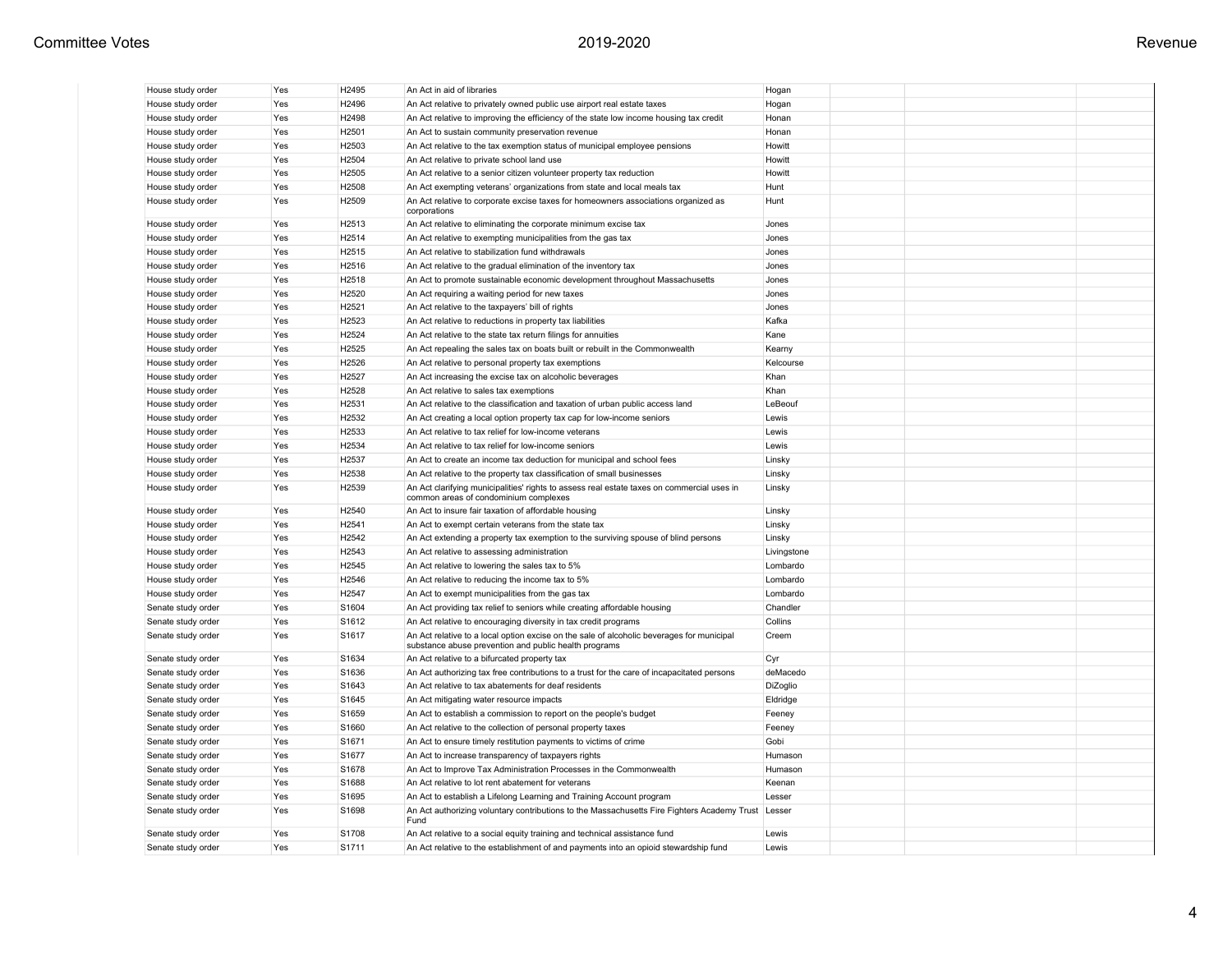|                  | Senate study order | Yes | S1715 | An Act related to a universal basic income pilot                                                                                 | Lewis      |  |
|------------------|--------------------|-----|-------|----------------------------------------------------------------------------------------------------------------------------------|------------|--|
|                  | Senate study order | Yes | S1718 | An Act clarifying occupancy excise and internet hotel room resellers                                                             | Montigny   |  |
|                  | Senate study order | Yes | S1722 | An Act protecting homeowners from unfair tax lien practices by cities and towns                                                  | Montigny   |  |
|                  | Senate study order | Yes | S1726 | An Act improving the tax administrative laws of the Commonwealth                                                                 | Moore      |  |
|                  | Senate study order | Yes | S1732 | An Act establishing a local option to exempt fishermen from property taxes                                                       | O'Connor   |  |
|                  | Senate study order | Yes | S1744 | An Act relative to taxes and fee transparency                                                                                    | O'Connor   |  |
|                  | Senate study order | Yes | S1745 | An Act authorizing a city or town to designate a check-off on its real estate tax bills and to<br>establish an economic aid fund | O'Connor   |  |
|                  | Senate study order | Yes | S1747 | An Act establishing the Commonwealth Municipal Dog Park Trust Fund                                                               | O'Connor   |  |
|                  | Senate study order | Yes | S1751 | An Act increasing the property tax exemption for disabled veterans                                                               | O'Connor   |  |
|                  | Senate study order | Yes | S1755 | An Act creating a special commission to study the implementation of a ride share tax credit                                      | O'Connor   |  |
|                  | Senate study order | Yes | S1757 | An Act relative to adopting the new market tax credits program for Massachusetts                                                 | O'Connor   |  |
|                  | Senate study order | Yes | S1766 | An Act creating the Preservation of Historic Buildings Trust Fund                                                                | Rush       |  |
|                  | Senate study order | Yes | S1768 | An Act relative property tax liability reduction for volunteer services                                                          | Tarr       |  |
|                  | Senate study order | Yes | S1771 | An Act to increase transparency of taxpayers rights                                                                              | Tarr       |  |
|                  | Senate study order | Yes | S1774 | An Act dedicating a portion of the stabilization fund to cities and towns                                                        | Tarr       |  |
|                  | Senate study order | Yes | S1791 | An Act relative to funding of the Massachusetts State House police memorial                                                      | Timilty    |  |
| 2/4/20 (poll #3) | House study order  | Yes | H2549 | An Act relative to the improvement in the process for collecting delinquent property taxes                                       | Mahoney    |  |
|                  | House study order  | Yes | H2557 | An Act relative to income tax rates                                                                                              | Markey     |  |
|                  | House study order  | Yes | H2560 | An Act ensuring consistent reimbursement of PILOT funding                                                                        | McKenna    |  |
|                  | House study order  | Yes | H2561 | An Act implementing a home water filtration tax credit                                                                           | McKenna    |  |
|                  | House study order  | Yes | H2562 | An Act relative to trees                                                                                                         | McMurtry   |  |
|                  | House study order  | Yes | H2563 | An Act relative to interest on property tax bills                                                                                | McMurtry   |  |
|                  | House study order  | Yes | H2564 | An Act relative to DOR audits on senior citizens                                                                                 | McMurtry   |  |
|                  | House study order  | Yes | H2565 | An Act allowing for additional payment options of property taxes                                                                 | McMurtry   |  |
|                  | House study order  | Yes | H2567 | An Act establishing a tax deduction for donations to public colleges and universities                                            | McMurtry   |  |
|                  | House study order  | Yes | H2568 | An Act establishing a college tuition tax deduction                                                                              | McMurtry   |  |
|                  | House study order  | Yes | H2570 | An Act regarding a sales tax exemption                                                                                           | Moran      |  |
|                  | House study order  | Yes | H2571 | An Act to establish a sales tax exemption for earth day                                                                          | Moran      |  |
|                  | House study order  | Yes | H2572 | An Act relative to municipal oversight                                                                                           | Moran      |  |
|                  | House study order  | Yes | H2573 | An Act providing tax credits to promote the adoption of a dog or cat from a shelter                                              | Muradian   |  |
|                  | House study order  | Yes | H2574 | An Act relative to the exemption of personal safety devices                                                                      | Muradian   |  |
|                  | House study order  | Yes | H2575 | An Act relative to gun safe deductions                                                                                           | Muradian   |  |
|                  | House study order  | Yes | H2576 | An Act relative to sales tax exemptions for gun safes and trigger locks                                                          | Muradian   |  |
|                  | House study order  | Yes | H2577 | An Act relative to tax credits for residents in manufactured housing communities                                                 | Muradian   |  |
|                  | House study order  | Yes | H2578 | An Act relative to long term care insurance tax credit                                                                           | Muratore   |  |
|                  | House study order  | Yes | H2579 | An Act reducing tax liability for grandparents raising grandchildren                                                             | Murpyh     |  |
|                  | House study order  | Yes | H2581 | An Act relative to community tax relief                                                                                          | Nangle     |  |
|                  | House study order  | Yes | H2583 | An Act relative to providing better notices and protections in the process for collecting<br>delinquent property taxes           | Nguyen     |  |
|                  | House study order  | Yes | H2584 | An Act establishing a 1-year waiting period for new taxes                                                                        | O'Connell  |  |
|                  | House study order  | Yes | H2585 | An Act to support on-farm machinery maintenance                                                                                  | Orrall     |  |
|                  | House study order  | Yes | H2586 | An Act to protect senior independence                                                                                            | Orrall     |  |
|                  | House study order  | Yes | H2587 | An Act providing tax relief to seniors while creating affordable housing                                                         | Peake      |  |
|                  | House study order  | Yes | H2588 | An Act making senior citizen property tax relief more equitable                                                                  | Peisch     |  |
|                  | House study order  | Yes | H2593 | An Act to reimburse municipalities for state excise taxes on gasoline                                                            | Pignatelli |  |
|                  | House study order  | Yes | H2595 | An Act to reduce taxes generated by charitable raffles and bazaars                                                               | Poirier    |  |
|                  | House study order  | Yes | H2596 | An Act relative to the refund of sales tax upon return of merchandise                                                            | Poirier    |  |
|                  | House study order  | Yes | H2597 | An Act improving the tax administrative laws of the Commonwealth                                                                 | Poirier    |  |
|                  | House study order  | Yes | H2600 | An Act relative to municipal option abatement for contaminated real property                                                     | Poirier    |  |
|                  | House study order  | Yes | H2601 | An Act relative to exempting farmers' markets from certain property taxes                                                        | Poirier    |  |
|                  | House study order  | Yes | H2602 | An Act providing for a certain real property tax exemption                                                                       | Poirier    |  |
|                  | House study order  | Yes | H2604 | An Act relative to interest on abatements                                                                                        | Poirier    |  |
|                  | House study order  | Yes | H2605 | An Act relative to excise tax exemptions                                                                                         | Poirier    |  |
|                  | House study order  | Yes | H2611 | An Act relative to 529 savings plans                                                                                             | Rogers     |  |
|                  | House study order  | Yes | H2612 | An Act relative to tuition tax credit                                                                                            | Rogers     |  |
|                  | House study order  | Yes | H2613 | An Act relative to the revenue to the stabilization fund                                                                         | Rogers     |  |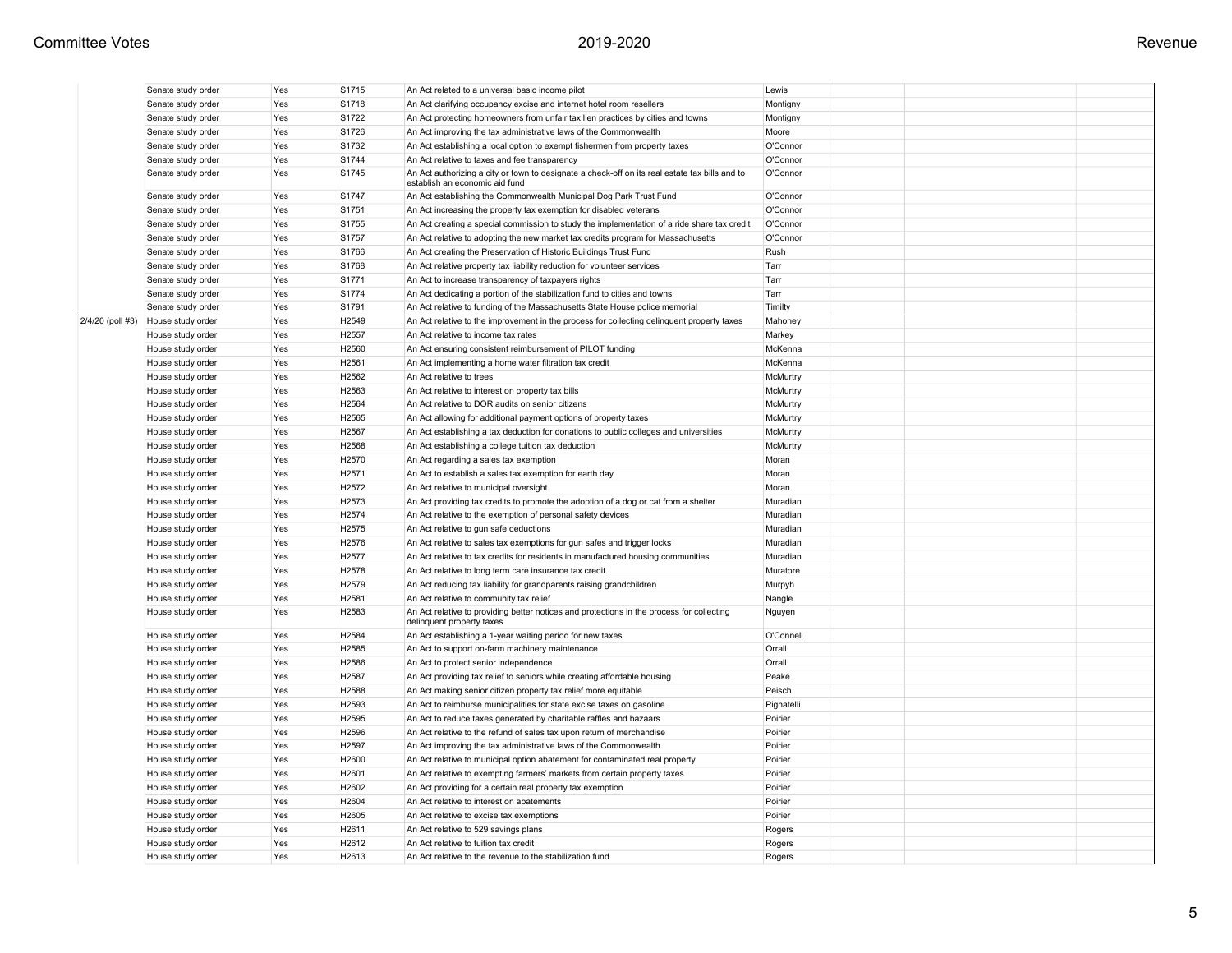| Revenue |  |  |
|---------|--|--|
|---------|--|--|

| House study order | Yes | H2614 | An Act relative to using capital gain income for one-time capital expenditures                                                      | Rogers     |  |
|-------------------|-----|-------|-------------------------------------------------------------------------------------------------------------------------------------|------------|--|
| House study order | Yes | H2616 | An Act to increase community preservation revenue                                                                                   | Rogers     |  |
| House study order | Yes | H2617 | An Act relative to providing a tax credit for employee training                                                                     | Roy        |  |
| House study order | Yes | H2620 | An Act establishing early educator income tax credit                                                                                | Ryan       |  |
| House study order | Yes | H2622 | An Act clarifying the limited exemption from taxation of certain facilities for the treatment of<br>committed mentally ill patients | Scaccia    |  |
| House study order | Yes | H2623 | An Act relative to lead abatement                                                                                                   | Scaccia    |  |
| House study order | Yes | H2624 | An Act relative to film tax credit transferability                                                                                  | Scaccia    |  |
| House study order | Yes | H2625 | An Act relative to the Part B rate                                                                                                  | Scaccia    |  |
| House study order | Yes | H2626 | An Act relative to exempted pension income                                                                                          | Scaccia    |  |
| House study order | Yes | H2627 | An Act relative to film tax credit transparency                                                                                     | Scaccia    |  |
| House study order | Yes | H2628 | An Act increasing the income tax rate and personal exemption and lowering the sales tax<br>rate                                     | Scaccia    |  |
| House study order | Yes | H2629 | An Act relative to the film tax credit                                                                                              | Scaccia    |  |
| House study order | Yes | H2630 | An Act to provide a tax deduction for charitable donations of food by farmers                                                       | Schmid     |  |
| House study order | Yes | H2631 | An Act relative to expanding agricultural land                                                                                      | Schmid     |  |
| House study order | Yes | H2632 | An Act to promote water conservation                                                                                                | Schmid     |  |
| House study order | Yes | H2633 | An Act relative to disabled service-connected veterans and the motor vehicle excise tax                                             | Smola      |  |
| House study order | Yes | H2634 | An Act establishing a property tax exemption for members of the National Guard                                                      | Smola      |  |
| House study order | Yes | H2635 | An Act relative to the Thames River Valley                                                                                          | Smola      |  |
| House study order | Yes | H2637 | An Act relative to the motor vehicle excise tax                                                                                     | Smola      |  |
| House study order | Yes | H2639 | An Act relative to the small commercial tax exemption                                                                               | Soter      |  |
| House study order | Yes | H2641 | An Act relative to the disabled veterans sales tax exemption on a motor vehicle                                                     | Speliotis  |  |
| House study order | Yes | H2642 | An Act relative to promoting small business competitiveness                                                                         | Speliotis  |  |
| House study order | Yes | H2643 | Resolve to study the loss of revenues of the Commonwealth                                                                           | Stanley    |  |
| House study order | Yes | H2644 | An Act to sustain community preservation revenue                                                                                    | Stanley    |  |
| House study order | Yes | H2646 | An Act relative to the separation of cranberry bogs from agricultural use for renewable energy Straus<br>purposes                   |            |  |
| House study order | Yes | H2649 | An Act relative to conservation restrictions                                                                                        | Straus     |  |
| House study order | Yes | H2650 | An Act to ensure timely restitution payments to victims of crime                                                                    | Tucker     |  |
| House study order | Yes | H2652 | An Act allowing for a tax credit for rent paid on the personal residence of the taxpayer                                            | Tyler      |  |
| House study order | Yes | H2654 | An Act to minimize youth vaping and support addiction prevention services                                                           | Vargas     |  |
| House study order | Yes | H2655 | An Act clarifying disabled veteran's motor vehicle-related tax and fee exemptions                                                   | Velis      |  |
| House study order | Yes | H2656 | An Act relative to preserving information content of historic resources with community<br>preservation funds                        | Vieira     |  |
| House study order | Yes | H2659 | An Act relative to payments of property taxes and payments made in lieu of property taxes for Williams<br>certain gaming licensees  |            |  |
| House study order | Yes | H3579 | An Act to protect elder housing                                                                                                     | Elugardo   |  |
| House study order | Yes | H3580 | An Act relative to expanding the property tax exemption for qualified veterans                                                      | O'Connel   |  |
| House study order | Yes | H3581 | An Act relative to excise tax on motor vehicles                                                                                     | Walsh      |  |
| House study order | Yes | H3616 | An Act relative to motor vehicle excise taxes                                                                                       | Muratore   |  |
| House study order | Yes | H3663 | An Act relative to tax deductions for retirement account contributions                                                              | Muratore   |  |
| House study order | Yes | H3786 | An Act relative to municipal snow and ice removal budgets                                                                           | Brodeur    |  |
| House study order | Yes | H3789 | An Act mandating e-filing tax returns                                                                                               | Gouveia    |  |
| House study order | Yes | H3790 | An Act relative to a certain property tax exemption for the elderly                                                                 | Murray     |  |
| House study order | Yes | H3812 | An Act relative to student loan debt relief tax credit                                                                              | Arciero    |  |
| House study order | Yes | H3813 | An Act relative to certain tax reporting requirements                                                                               | Muradian   |  |
| House study order | Yes | H3890 | An Act freezing the property tax of senior citizens                                                                                 | Crocker    |  |
| House study order | Yes | H3891 | An Act establishing oversight and accountability in the implementation of tax expenditure<br>commission recommendations             | Elugardo   |  |
| House study order | Yes | H3892 | An Act relative to mental health promotion through realistic advertising images                                                     | Khan       |  |
| House study order | Yes | H3942 | An Act relative to restoring equity in deeds excise allocation                                                                      | Cutler     |  |
| House study order | Yes | H4190 | An Act relative to affordable rental housing                                                                                        | Brodeur    |  |
| House study order | Yes | S1601 | An Act relative to the repeal of the sales tax exemption for aircraft                                                               | Barrett    |  |
| House study order | Yes | S1605 | An Act relative to excise tax repayments                                                                                            | Chandler   |  |
| House study order | Yes | S1606 | An Act protecting youth from nicotine addiction                                                                                     | Chandler   |  |
| House study order | Yes | S1607 | An Act relative to sunsetting tax expenditures                                                                                      | Chang-Diaz |  |
| House study order | Yes | S1608 | An Act to invest in our communities                                                                                                 | Chang-Diaz |  |
|                   |     |       |                                                                                                                                     |            |  |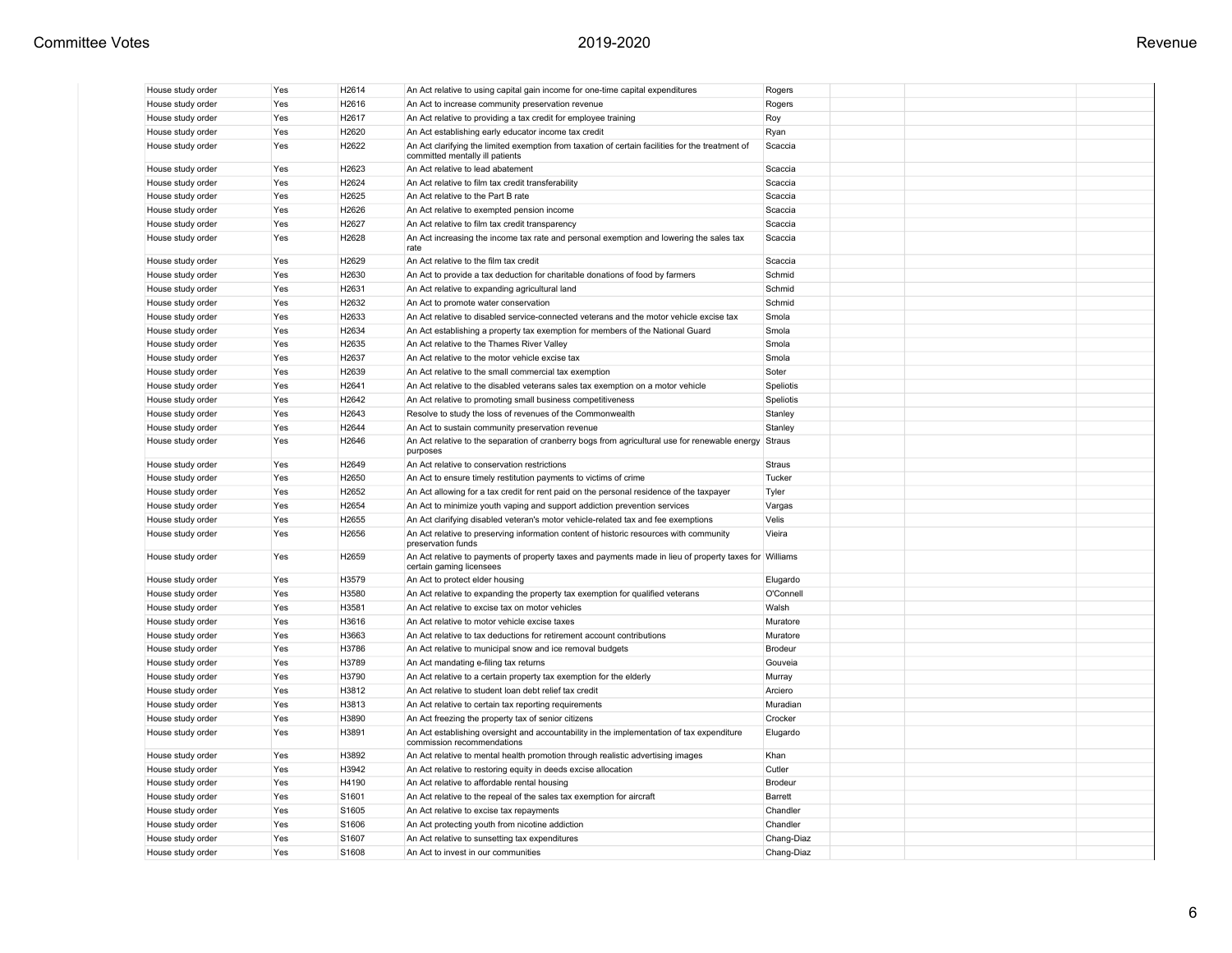| House study order | Yes | S1609 | An Act improving the fairness of our tax laws                                                                  | Chang-Diaz |  |  |
|-------------------|-----|-------|----------------------------------------------------------------------------------------------------------------|------------|--|--|
| House study order | Yes | S1615 | An Act relative to the income tax deduction for charitable giving                                              | Creem      |  |  |
| House study order | Yes | S1616 | An Act eliminating telecommunications tax exemptions                                                           | Creem      |  |  |
| House study order | Yes | S1618 | An Act to sustain community preservation revenue                                                               | Creem      |  |  |
| House study order | Yes | S1623 | An Act to ensure fairness through the economic development tax increment financing<br>program                  | Crighton   |  |  |
| House study order | Yes | S1624 | An Act relative to the exemption of private pension income from taxation                                       | Crighton   |  |  |
| House study order | Yes | S1625 | An Act relative to closing the water infrastructure funding gap with water and sewer<br>connection fees        | Crighton   |  |  |
| House study order | Yes | S1626 | An Act excluding student loan forgiveness from taxable income for permanently and totally<br>disabled veterans | Crighton   |  |  |
| House study order | Yes | S1630 | An Act to promote employee ownership                                                                           | Cyr        |  |  |
| House study order | Yes | S1633 | An Act to minimize youth vaping and support addiction prevention services                                      | Cyr        |  |  |
| House study order | Yes | S1637 | An Act ensuring marketplace fairness in taxation                                                               | deMacedo   |  |  |
| House study order | Yes | S1638 | An Act providing home energy efficiency audits as a benefit of employment                                      | DiDomenico |  |  |
| House study order | Yes | S1641 | An Act relative to growing the creative economy                                                                | DiZoglio   |  |  |
| House study order | Yes | S1642 | An Act relative to the motor vehicle sales tax                                                                 | DiZoglio   |  |  |
| House study order | Yes | S1644 | An Act relative to short-term rentals                                                                          | DiZoglio   |  |  |
| House study order | Yes | S1648 | An Act relative to vacation and short-term rentals                                                             | Fattman    |  |  |
| House study order | Yes | S1652 | An Act reducing the costs for adoption                                                                         | Fattman    |  |  |
| House study order | Yes | S1653 | An Act stimulating small business investment                                                                   | Fattman    |  |  |
| House study order | Yes | S1654 | An Act relative to the inventory tax                                                                           | Fattman    |  |  |
| House study order | Yes | S1655 | An Act relative to the small commercial tax exemption                                                          | Fattman    |  |  |
| House study order | Yes | S1656 | An Act relative to graduate student loan deductions                                                            | Fattman    |  |  |
| House study order | Yes | S1658 | An Act exempting residential security systems from sales tax                                                   | Fattman    |  |  |
| House study order | Yes | S1663 | An Act relative to stormwater management and climate change adaptation incentives                              | Friedman   |  |  |
| House study order | Yes | S1669 | An Act relative to certain endowment funds in private institutions of higher learning                          | Gobi       |  |  |
| House study order | Yes | S1675 | An Act relative to gaming revenue and the Massachusetts Cultural Council                                       | Hinds      |  |  |
| House study order | Yes | S1680 | An Act relative to tax exemptions on gun safes and trigger locks                                               | Humason    |  |  |
|                   | Yes | S1681 |                                                                                                                | Humason    |  |  |
| House study order |     |       | An Act relative to gun safe tax deductions                                                                     |            |  |  |
| House study order | Yes | S1684 | An Act preventing diversion of public revenue to private schools                                               | Jehlen     |  |  |
| House study order | Yes | S1686 | An Act relative to the senior circuit breaker tax credit                                                       | Keenan     |  |  |
| House study order | Yes | S1696 | An Act establishing a tax deduction for donations to public colleges and universities                          | Lesser     |  |  |
| House study order | Yes | S1697 | An Act to promote high-tech job growth in gateway cities                                                       | Lesser     |  |  |
| House study order | Yes | S1699 | An Act promoting access to higher education beginning at birth                                                 | Lesser     |  |  |
| House study order | Yes | S1700 | An Act to ensure the efficacy of corporate tax expenditures                                                    | Lesser     |  |  |
| House study order | Yes | S1701 | An Act to eliminate the tax deduction for direct-to-consumer pharmaceutical marketing                          | Lewis      |  |  |
| House study order | Yes | S1702 | An Act relative to excessive executive compensation                                                            | Lewis      |  |  |
| House study order | Yes | S1704 | An Act for a literacy tax credit                                                                               | Lewis      |  |  |
| House study order | Yes | S1705 | An Act for a grade improvement tax credit                                                                      | Lewis      |  |  |
| House study order | Yes | S1706 | An Act relative to extending the wellness program tax credit                                                   | Lewis      |  |  |
| House study order | Yes | S1710 | An Act relative to reducing recidivism and employment discrimination against released<br>prisoners             | Lewis      |  |  |
| House study order | Yes | S1714 | An Act relative to the fair taxation of alcoholic beverages                                                    | Lewis      |  |  |
| House study order | Yes | S1721 | An Act relative to economic development tax credits                                                            | Montigny   |  |  |
| House study order | Yes | S1728 | An Act supporting job growth in the commonwealth                                                               | Moore      |  |  |
| House study order | Yes | S1730 | An Act relative to exempted accommodations                                                                     | O'Connor   |  |  |
| House study order | Yes | S1733 | An Act excluding small businesses from personal property tax                                                   | O'Connor   |  |  |
| House study order | Yes | S1734 | An Act repealing the sales tax on boats built or rebuilt in the Commonwealth                                   | O'Connor   |  |  |
| House study order | Yes | S1736 | An Act establishing a tax credit for small businesses                                                          | O'Connor   |  |  |
| House study order | Yes | S1739 | An Act establishing a tax credit for families caring for relatives with aphasia                                | O'Connor   |  |  |
| House study order | Yes | S1741 | An Act establishing a tax credit for individuals paying college tuition                                        | O'Connor   |  |  |
| House study order | Yes | S1748 | An Act establishing a tax credit for employment of veterans                                                    | O'Connor   |  |  |
| House study order | Yes | S1750 | An Act relative to the accessibility and affordability of trade school education                               | O'Connor   |  |  |
| House study order | Yes | S1752 | An Act eliminating the excise tax on automobiles                                                               | O'Connor   |  |  |
| House study order | Yes | S1756 | An Act relative to middle class economic relief                                                                | O'Connor   |  |  |
| House study order | Yes | S1762 | An Act relative to the marketplace collection of sales tax                                                     | Rodrigues  |  |  |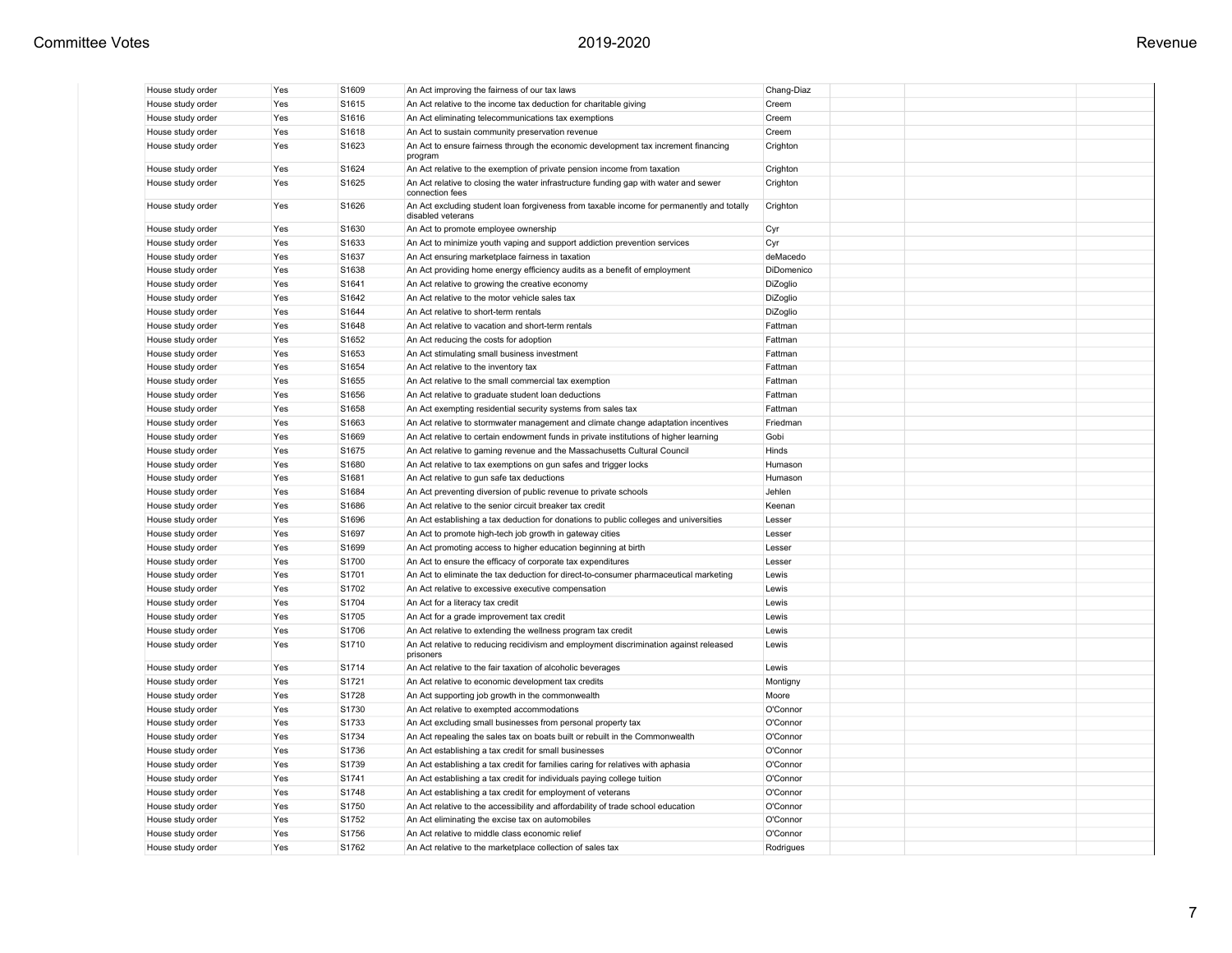|                  | House study order                       | Yes | S1770 | An Act relative to the creation of a super research and development tax credit                                                                | Tarr     |       |                                                                                                                                                  |               |
|------------------|-----------------------------------------|-----|-------|-----------------------------------------------------------------------------------------------------------------------------------------------|----------|-------|--------------------------------------------------------------------------------------------------------------------------------------------------|---------------|
|                  | House study order                       | Yes | S1772 | An Act reducing the income tax                                                                                                                | Tarr     |       |                                                                                                                                                  |               |
|                  | House study order                       | Yes | S1773 | An Act relative to vehicle registration and sales tax                                                                                         | Tarr     |       |                                                                                                                                                  |               |
|                  | House study order                       | Yes | S1776 | An Act reducing the sales tax to 5 percent                                                                                                    | Tarr     |       |                                                                                                                                                  |               |
|                  | House study order                       | Yes | S1777 | An Act to promote civic engagement in setting the income tax rate                                                                             | Tarr     |       |                                                                                                                                                  |               |
|                  | House study order                       | Yes | S1778 | An Act providing for a tax exemption on the sale of recycled materials                                                                        | Tarr     |       |                                                                                                                                                  |               |
|                  | House study order                       | Yes | S1779 | An Act relative to exempting certain medical supplies from the state sales tax                                                                | Tarr     |       |                                                                                                                                                  |               |
|                  | House study order                       | Yes | S1781 | An Act relative to the Massachusetts Maritime Commercial Development tax credit                                                               | Tarr     |       |                                                                                                                                                  |               |
|                  | House study order                       | Yes | S1784 | An Act extending the wellness program tax credit                                                                                              | Tarr     |       |                                                                                                                                                  |               |
|                  | House study order                       | Yes | S1785 | An Act relative to the creation of a maritime tax credit                                                                                      | Tarr     |       |                                                                                                                                                  |               |
|                  | House study order                       | Yes | S1786 | An Act relative to exemption from taxation structures and buildings essential to the operation<br>of agricultural and horticultural lands     | Tarr     |       |                                                                                                                                                  |               |
|                  | House study order                       | Yes | S1787 | An Act relative to promoting tax relief for adoptive parents                                                                                  | Tarr     |       |                                                                                                                                                  |               |
|                  | House study order                       | Yes | S1788 | An Act creating a private mortgage insurance tax deduction                                                                                    | Tarr     |       |                                                                                                                                                  |               |
|                  | House study order                       | Yes | S1789 | An Act to encourage charitable giving                                                                                                         | Tarr     |       |                                                                                                                                                  |               |
|                  | House study order                       | Yes | S1792 | An Act relative to exemptions from taxation of structures and buildings essential to the<br>operation of agricultural and horticultural lands | Tran     |       |                                                                                                                                                  |               |
|                  | House study order                       | Yes | S1796 | An Act expanding availability of primary care services in underserved areas                                                                   | Welch    |       |                                                                                                                                                  |               |
|                  | House study order                       | Yes | S2345 | An Act relative to senior citizen property tax credits                                                                                        | DiZoglio |       |                                                                                                                                                  |               |
|                  | Senate study order                      | Yes | S1703 | An Act to authorize cities and towns to increase the local tax rate on meals                                                                  | Lewis    |       |                                                                                                                                                  |               |
|                  | Senate study order                      | Yes | S1717 | An Act to increase the commuter tax deduction to reflect rising costs                                                                         | Montigny |       |                                                                                                                                                  |               |
| 2/4/20 (poll #5) | Favorable to House chamber              | Yes | H2631 | An Act relative to expanding agriculture land                                                                                                 | Schmid   | H2390 | An Act relative to non-contiguous farm land Arciero                                                                                              |               |
| 2/5/20 (poll #4) | Favorable to House Chamber              | Yes | H2405 | An Act relative to the bundled cell phone taxation                                                                                            | Barrows  | H2615 | An Act relative to bundled cellular<br>telephone transactions                                                                                    | Rogers        |
|                  | Favorable to House Chamber              | Yes | H2434 | An Act improving the earned income credit for working families                                                                                | Decker   | H2431 | An Act to support voluntary income tax<br>assistance sites and expand access to the<br>earned income<br>tax credit                               | Dean Campbell |
|                  |                                         |     |       |                                                                                                                                               |          | S1614 | An Act improving the earned income credit<br>for working families                                                                                | Comerford     |
|                  |                                         |     |       |                                                                                                                                               |          | S1640 | An Act to support voluntary income tax<br>assistance sites and expand access to the<br>earned income tax credit                                  | DiZoglio      |
|                  |                                         |     |       |                                                                                                                                               |          | S1619 | An Act improving the earned income tax<br>credit for working families                                                                            | Creem         |
|                  |                                         |     |       |                                                                                                                                               |          | S1646 | An Act improving the earned income credit<br>for healthier families                                                                              | Eldridge      |
|                  |                                         |     |       |                                                                                                                                               |          | S1795 | An Act supporting voluntary income tax<br>assistance sites                                                                                       | Welch         |
|                  |                                         |     |       |                                                                                                                                               |          | H2439 | An Act improving the earned income credit<br>for working families                                                                                | Domb          |
|                  | Favorable to House chamber<br>(redraft) | Yes | H2477 | An Act relative to the establishment of a means tested senior citizen property tax exemption                                                  | Gentile  | H2470 | An Act providing for a means tested senior<br>citizen property tax exemption                                                                     | Galvin        |
|                  |                                         |     |       |                                                                                                                                               |          | H2489 | An Act to provide municipalities with the<br>option to freeze residential tax rate or<br>valuation for the elderly with means tested<br>criteria | Hawkins       |
|                  |                                         |     |       |                                                                                                                                               |          | H2511 | An Act relative to the establishment of a<br>means tested senior citizen property tax<br>exemption                                               | Jones         |
|                  |                                         |     |       |                                                                                                                                               |          | S1621 | An Act relative to adjusting the senior circuit Creem<br>breaker property valuation                                                              |               |
|                  |                                         |     |       |                                                                                                                                               |          | S1622 | An Act relative to senior "circuit breaker"<br>Medicare Part A adjustment                                                                        | Creem         |
|                  |                                         |     |       |                                                                                                                                               |          | S1629 | An Act relative to the establishment of a<br>means tested senior citizen property tax<br>exemption                                               | Cyr           |
|                  |                                         |     |       |                                                                                                                                               |          | S1707 | An Act authorizing the establishment of a<br>mean tested senior citizen property tax<br>exemption                                                | Lewis         |
|                  | Favorable to House chamber              | Yes | H2569 | An Act relative to condominiums                                                                                                               | Meschino |       |                                                                                                                                                  |               |
|                  | Favorable to House chamber              | Yes | H2594 | An Act providing for prisoners of war                                                                                                         | Poirier  |       |                                                                                                                                                  |               |
|                  | Favorable to House chamber              | Yes | H2606 | An Act allowing for the deduction of business interest                                                                                        | Poirier  |       |                                                                                                                                                  |               |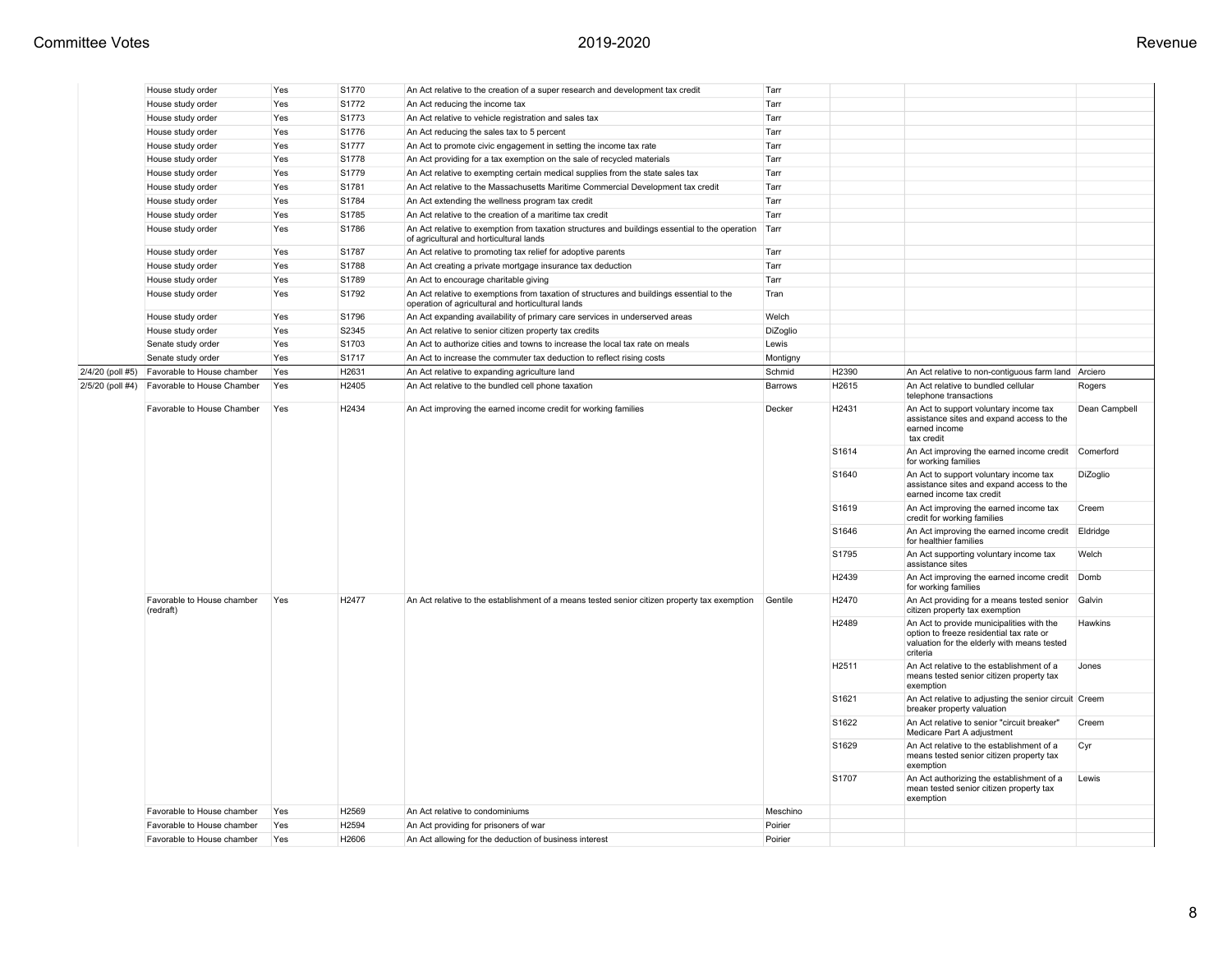| Favorable to House chamber              | Yes | H2608 | An Act to establish the family caregiving tax credit                                                                                         | Rogers        | H2536 | An Act establishing the family caregiver tax Linsky<br>credit                       |         |
|-----------------------------------------|-----|-------|----------------------------------------------------------------------------------------------------------------------------------------------|---------------|-------|-------------------------------------------------------------------------------------|---------|
|                                         |     |       |                                                                                                                                              |               | S1783 | An Act relative to the creation of a family<br>caregiver tax credit                 | Tarr    |
| Favorable to House chamber              | Yes | H2618 | An Act relative to commuter transit benefits                                                                                                 | Roy           | S1687 | An Act relative to commuter transit benefits                                        | Keenan  |
| Favorable to House chamber              | Yes | H2619 | An Act clarifying property tax exemptions for solar and wind systems                                                                         | Roy           | H2558 | An Act relative to clarifying property tax<br>exemptions for solar and wind systems | Markey  |
|                                         |     |       |                                                                                                                                              |               | H2403 | An Act relative to clarifying property tax<br>exemptions for solar and wind systems | Barrett |
| Favorable to House chamber              | Yes | H2648 | An Act relative to local control of boat excise revenue                                                                                      | <b>Straus</b> |       |                                                                                     |         |
| Favorable to House chamber              | Yes | H3886 | An Act relative to the exemption of the sales or use tax for leased motor vehicles                                                           | Arciero       |       |                                                                                     |         |
| Favorable to House chamber<br>(redraft) | Yes | H3995 | An Act authorizing the town of Winchester to establish a senior property tax exemption                                                       | Day           |       |                                                                                     |         |
| Favorable to House chamber              | Yes | H3996 | An Act eliminating the requirement for the geriatric authority to make payment to the town of<br>Milford in lieu of taxes                    | Murray        |       |                                                                                     |         |
| Favorable to House chamber              | Yes | H4149 | An Act establishing a live theater pilot program                                                                                             | Biele         |       |                                                                                     |         |
| Favorable to House chamber              | Yes | S1674 | An Act improving the affordability of child care                                                                                             | Hinds         | H2440 | An Act establishing a child care tax credit                                         | Donahue |
|                                         |     |       |                                                                                                                                              |               | H2417 | An Act establishing a child care tax credit                                         | Chan    |
|                                         |     |       |                                                                                                                                              |               | S1712 | An Act to make childcare and preschool<br>more affordable for working families      | Lewis   |
| Favorable to Senate chamber             | Yes | S1758 | An Act authorizing the town of Raynham to suspend the collection of boat excise                                                              | Pacheco       |       |                                                                                     |         |
| Favorable to Senate chamber             | Yes | S2439 | An Act relative to wind and solar systems within the town of Mattapoisett                                                                    | Montigny      |       |                                                                                     |         |
| Favorable to Senate chamber             | Yes | S1666 | An Act providing volunteer firefighters and emergency medical technicians with a local option<br>real estate tax exemption                   | Gobi          |       |                                                                                     |         |
| Favorable to Senate chamber             | Yes | S1763 | An Act relative to clarifying property tax exemptions for solar and wind systems                                                             | Rodrigues     |       |                                                                                     |         |
| House study order                       | Yes | H2397 | An Act providing an income tax credit for families caring for relatives at home who are elderly   Ayers<br>or victims of Alzheimer's disease |               |       |                                                                                     |         |
| House study order                       | Yes | H2449 | An Act providing tax credits to certain employers that provide affordable, on-site child-care for DuBois<br>employees                        |               |       |                                                                                     |         |
| House study order                       | Yes | H2486 | An Act requiring transparency relative to excise taxes assessed on leased motor vehicles                                                     | Haddad        |       |                                                                                     |         |
| House study order                       | Yes | H2657 | An Act providing property tax relief for certain caregivers                                                                                  | Vincent       |       |                                                                                     |         |
| House study order                       | Yes | H3887 | An Act facilitating housing for all                                                                                                          | Connolly      |       |                                                                                     |         |
| House study order                       | Yes | H3889 | An Act enabling a local option for a tax on vacant units in large residential buildings                                                      | Connolly      |       |                                                                                     |         |
| House study order                       | Yes | H4006 | An Act providing for line-of-duty death benefits for firefighters                                                                            | McMurtry      |       |                                                                                     |         |
| House study order                       | Yes | H96   | An Act to provide an income tax exemption for families caring for their elderly relatives at<br>home                                         | Chan          |       |                                                                                     |         |
| House study order                       | Yes | S1661 | An Act to encourage the rental of electric and hybrid vehicles                                                                               | Finegold      |       |                                                                                     |         |
| House study order                       | Yes | S1664 | An Act relative to the continuation of the tax on transportation network companies                                                           | Friedman      |       |                                                                                     |         |
| House study order                       | Yes | S1723 | An Act relative to the taxation of small business in the Commonwealth                                                                        | Moore         |       |                                                                                     |         |
| House study order                       | Yes | S1737 | An Act establishing a tax credit for child care                                                                                              | O'Connor      |       |                                                                                     |         |
| House study order                       | Yes | S1742 | An Act establishing a tax credit for families caring for elderly relatives and victims of<br>Alzheimer's and Dementia                        | O'Connor      |       |                                                                                     |         |
| House study order                       | Yes | S1743 | An Act establishing a tax credit for individuals paying for home health care and hospice                                                     | O'Connor      |       |                                                                                     |         |
| Senate study order                      | Yes | S1620 | An Act relative to senior citizen property taxes                                                                                             | Creem         |       |                                                                                     |         |
| Senate study order                      | Yes | S1683 | An Act increasing the property tax deferral for seniors                                                                                      | Jehlen        |       |                                                                                     |         |
| Senate study order                      | Yes | S1692 | An Act providing property tax relief for older adults                                                                                        | Kennedy       |       |                                                                                     |         |
| Senate study order                      | Yes | S1693 | Resolve providing for an investigation and study by a special commission relative to a senior<br>state property tax deferral program         | Kennedy       |       |                                                                                     |         |
| Senate study order                      | Yes | S1703 | An Act to authorize cities and towns to increase the local tax rate on meals                                                                 | Lewis         |       |                                                                                     |         |
| Senate study order                      | Yes | S1735 | An Act reducing senior citizen property taxes                                                                                                | O'Connor      |       |                                                                                     |         |
| Senate study order                      | Yes | S1746 | An Act relative to property taxes and senior citizens                                                                                        | O'Connor      |       |                                                                                     |         |
| Senate study order                      | Yes | S1764 | An Act relative to home modifications for seniors                                                                                            | Rush          |       |                                                                                     |         |
| Senate study order                      | Yes | S1765 | An Act granting property tax relief to seniors                                                                                               | Rush          |       |                                                                                     |         |
| Senate study order                      | Yes | S1780 | An Act relative to repealing the Employer Medical Assistance Contribution Supplement Tax                                                     | Tarr          |       |                                                                                     |         |
| Senate study order                      | Yes | S1790 | An Act relative to property tax relief for senior citizens                                                                                   | Tarr          |       |                                                                                     |         |
| Senate study order                      | Yes | S1791 | An Act relative to funding of the Massachusetts State House police memorial                                                                  | Timilty       |       |                                                                                     |         |
| Senate study order                      | Yes | S1794 | An Act relative to increasing disability ratings for veterans                                                                                | Tran          |       |                                                                                     |         |
| Extension to 4/7/2020                   | Yes | H2589 | An Act relative to property tax deferrals for seniors                                                                                        | Peisch        |       |                                                                                     |         |
| Extension to 4/7/2020                   | Yes | H2609 | An Act increasing the property tax deferral for seniors                                                                                      | Rogers        |       |                                                                                     |         |
| Extension to 4/7/2020                   | Yes | H3617 | An Act relative to senior property tax deferral                                                                                              | Vitolo        |       |                                                                                     |         |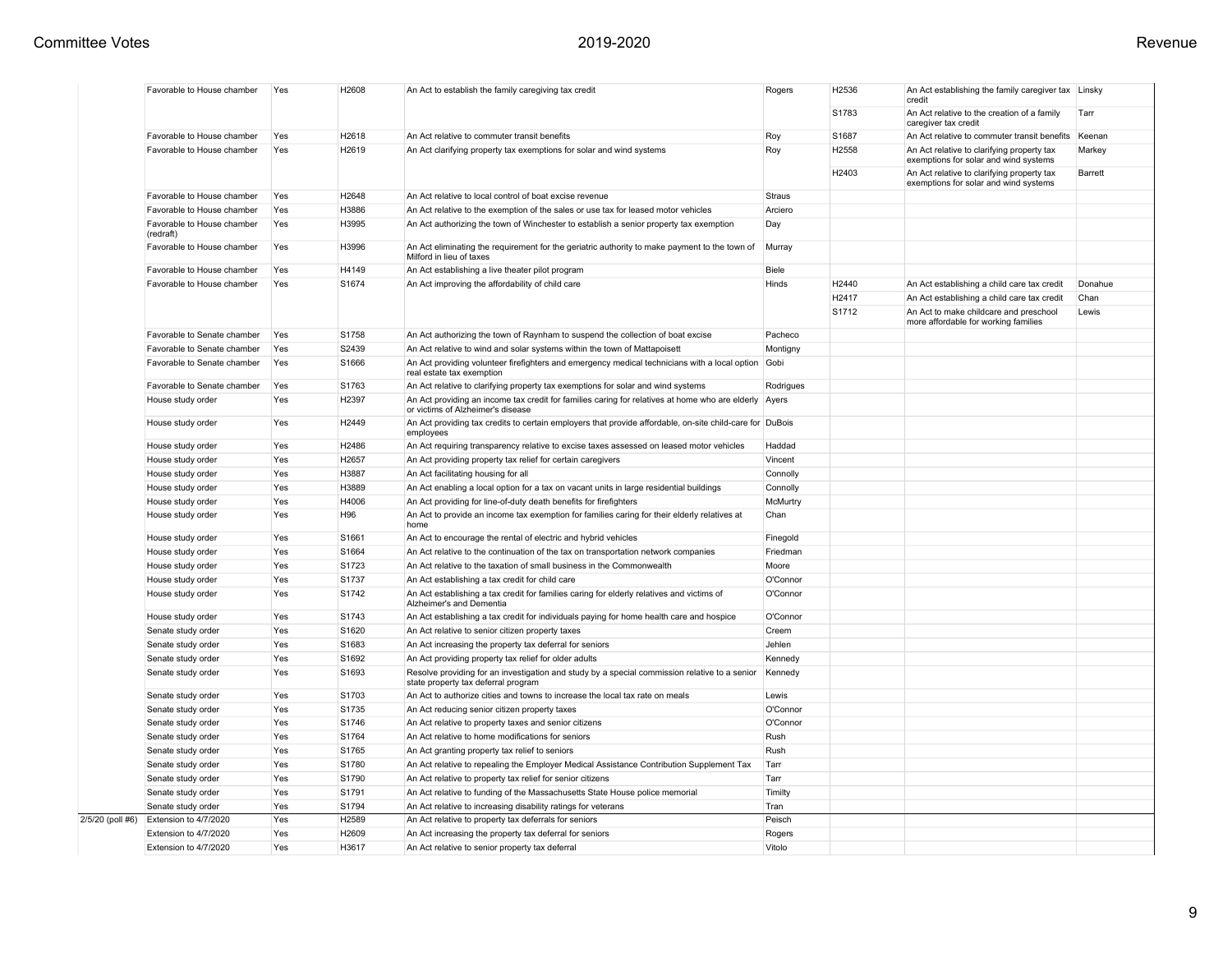| Revenue |  |  |
|---------|--|--|
|---------|--|--|

| Extension to 4/7/2020  | Yes | H2483             | An Act relative to property tax deferral for seniors                                                                       | Gordon           |  |  |
|------------------------|-----|-------------------|----------------------------------------------------------------------------------------------------------------------------|------------------|--|--|
| Extension to 4/7/2020  | Yes | H2494             | An Act relative to property tax relief for veterans                                                                        | Hill             |  |  |
| Extension to 4/7/2020  | Yes | H2432             | Resolve establishing a special commission to study the estate tax                                                          | Dean             |  |  |
| Extension to 4/7/2020  | Yes | H2446             | An Act relative to the Massachusetts estate tax code                                                                       | Dooley           |  |  |
| Extension to 4/7/2020  | Yes | H2455             | An Act relative to the Massachusetts estate tax                                                                            | Ferguson         |  |  |
| Extension to 4/7/2020  | Yes | H2458             | An Act to mitigate snowbird relocation                                                                                     | Fernandes        |  |  |
| Extension to 4/7/2020  | Yes | H2636             | An Act relative to the Massachusetts estate tax                                                                            | Smola            |  |  |
| Extension to 4/7/2020  | Yes | S1631             | An Act to mitigate snowbird relocation                                                                                     | Cyr              |  |  |
| Extension to 4/7/2020  | Yes | S1635             | An Act relative to the Massachusetts estate tax                                                                            | deMacedo         |  |  |
| Extension to 4/7/2020  | Yes | S1657             | An Act abolishing the death tax                                                                                            | Fattman          |  |  |
| Extension to 4/7/2020  | Yes | S1682             | An Act for a uniform estate tax                                                                                            | Humason          |  |  |
| Extension to 4/7/2020  | Yes | S1713             | An Act relative to the Massachusetts estate tax code                                                                       | Lewis            |  |  |
| Extension to 4/7/2020  | Yes | S1731             | An Act abolishing the death tax                                                                                            | O'Connor         |  |  |
| Extension to 4/7/2020  | Yes | S1782             | An Act relative to the Massachusetts estate tax                                                                            | Tarr             |  |  |
| Extension to 4/7/2020  | Yes | H2391             | An Act encouraging employer student loan repayment                                                                         | Arciero          |  |  |
| Extension to 4/7/2020  | Yes | H2450             | An Act promoting student loan repayment                                                                                    | Durant           |  |  |
| Extension to 4/7/2020  | Yes | H3618             | An Act incentivizing college savings                                                                                       | Dooley           |  |  |
| Extension to 4/7/2020  | Yes | S1649             | An Act promoting student loan repayment                                                                                    | Fattman          |  |  |
| Extension to 4/7/2020  | Yes | S1689             | An Act encouraging employer student loan repayment                                                                         | Kennedy          |  |  |
| Extension to 4/7/2020  | Yes | S1690             | An Act establishing the Massachusetts student relief and retention tax credit                                              | Kennedy          |  |  |
| Extension to 4/7/2020  | Yes | S1724             | An Act establishing a college tuition tax deduction                                                                        | Moore            |  |  |
| Extension to 4/7/2020  | Yes | S1749             | An Act relative to student loan debt                                                                                       | O'Connor         |  |  |
| Extension to 4/7/2020  | Yes | H2553             | An Act relative to employer student loan contribution                                                                      | Mark             |  |  |
| Extension to 4/7/2020  | Yes | H2607             | An Act relative to single sales factor                                                                                     | Poirier          |  |  |
| Extension to 4/7/2020  | Yes | S1651             | An Act to promote sustainable economic development throughout Massachusetts                                                | Fattman          |  |  |
| Extension to 4/7/2020  | Yes | S <sub>1775</sub> | An Act relative to extending single sales factor apportionment to all corporations                                         | Tarr             |  |  |
| Extension to 4/7/2020  | Yes | S1647             | An Act closing the single sales factor tax loophole                                                                        | Eldridge         |  |  |
| Extension to 4/7/2020  | Yes | H2429             | An Act relative to Community Preservation Act funding and the promotion of regional services Cutler                        |                  |  |  |
| Extension to 4/7/2020  | Yes | H2529             | An Act to promote healthy alternatives to sugary drinks                                                                    | Khan             |  |  |
| Extension to 4/7/2020  | Yes | H3787             | An Act relative to tax havens and complete reporting                                                                       | Cutler           |  |  |
| Extension to 4/7/2020  | Yes | H3788             | An Act to level the playing field for Massachusetts small and medium sized businesses                                      | Cutler           |  |  |
| Extension to 4/7/2020  | Yes | H4201             | An Act amending the tax deduction for medical, dental and other expenses                                                   | Ashe             |  |  |
| Extension to 4/7/2020  | Yes | H2412             | An Act to promote development through the historic rehabilitation tax credits                                              | Cabral           |  |  |
| Extension to 4/7/2020  | Yes | H2428             | An Act establishing a tax credit for employment of national guard members                                                  | Cronin           |  |  |
| Extension to 4/7/2020  | Yes | S1709             | An Act to promote healthy alternatives to sugary drinks                                                                    | Lewis            |  |  |
| Extension to 4/7/2020  | Yes | H2507             | An Act relative to open spaces and tax incentives                                                                          | Hunt             |  |  |
| Extension to 4/7/2020  | Yes | H2554             | An Act relative to interest on abated bills                                                                                | Mark             |  |  |
| Extension to 4/7/2020  | Yes | H2555             | An Act relative to preserving recreational land                                                                            | Mark             |  |  |
| Extension to 4/7/2020  | Yes | H2556             | An Act relative to third party payment processors                                                                          | Mark             |  |  |
| Extension to 4/7/2020  | Yes | H3731             | An Act to create and sustain jobs through development of employee-owned businesses and<br>cooperatives                     | Mark             |  |  |
| Extension to 4/7/2020  | Yes | H3732             | An Act relative to forest ecosystems                                                                                       | Mark             |  |  |
| Extension to 3/16/2020 | Yes | S <sub>10</sub>   | An Act providing for climate change adaptation infrastructure investments in the<br>Commonwealth                           | <b>Gov Baker</b> |  |  |
| Extension to 3/16/2020 | Yes | H2519             | An Act to clarify the net-worth measure of the corporate excise                                                            | Jones            |  |  |
| Extension to 3/16/2020 | Yes | H2599             | An Act relative to the corporate excise tax                                                                                | Poirier          |  |  |
| Extension to 3/16/2020 | Yes | H2603             | An Act to clarify the net-worth measure of the corporate excise                                                            | Poirier          |  |  |
| Extension to 3/16/2020 | Yes | H2610             | An Act to create more equitable and progressive sources of revenue                                                         | Rogers           |  |  |
| Extension to 3/16/2020 | Yes | H2660             | An Act relative to the taxation of inventory in manufacturing                                                              | Zlotnik          |  |  |
| Extension to 3/16/2020 | Yes | H3888             | An Act implementing progressive options for raising new revenue                                                            | Connolly         |  |  |
| Extension to 3/16/2020 | Yes | S1727             | An Act to clarify the net-worth measure of the corporate excise                                                            | Moore            |  |  |
| Extension to 3/16/2020 | Yes | S1720             | An Act closing a corporate tax haven loophole                                                                              | Montigny         |  |  |
| Extension to 3/16/2020 | Yes | H2423             | An Act authorizing the city of Somerville to impose a real estate transfer fee                                             | Connolly         |  |  |
| Extension to 3/16/2020 | Yes | H2457             | An Act empowering cities and towns to impose a fee on home sales over one million dollars<br>to support affordable housing | Fernandes        |  |  |
| Extension to 3/16/2020 | Yes | H2552             | An Act establishing local options for generating affordable housing monies                                                 | Malia            |  |  |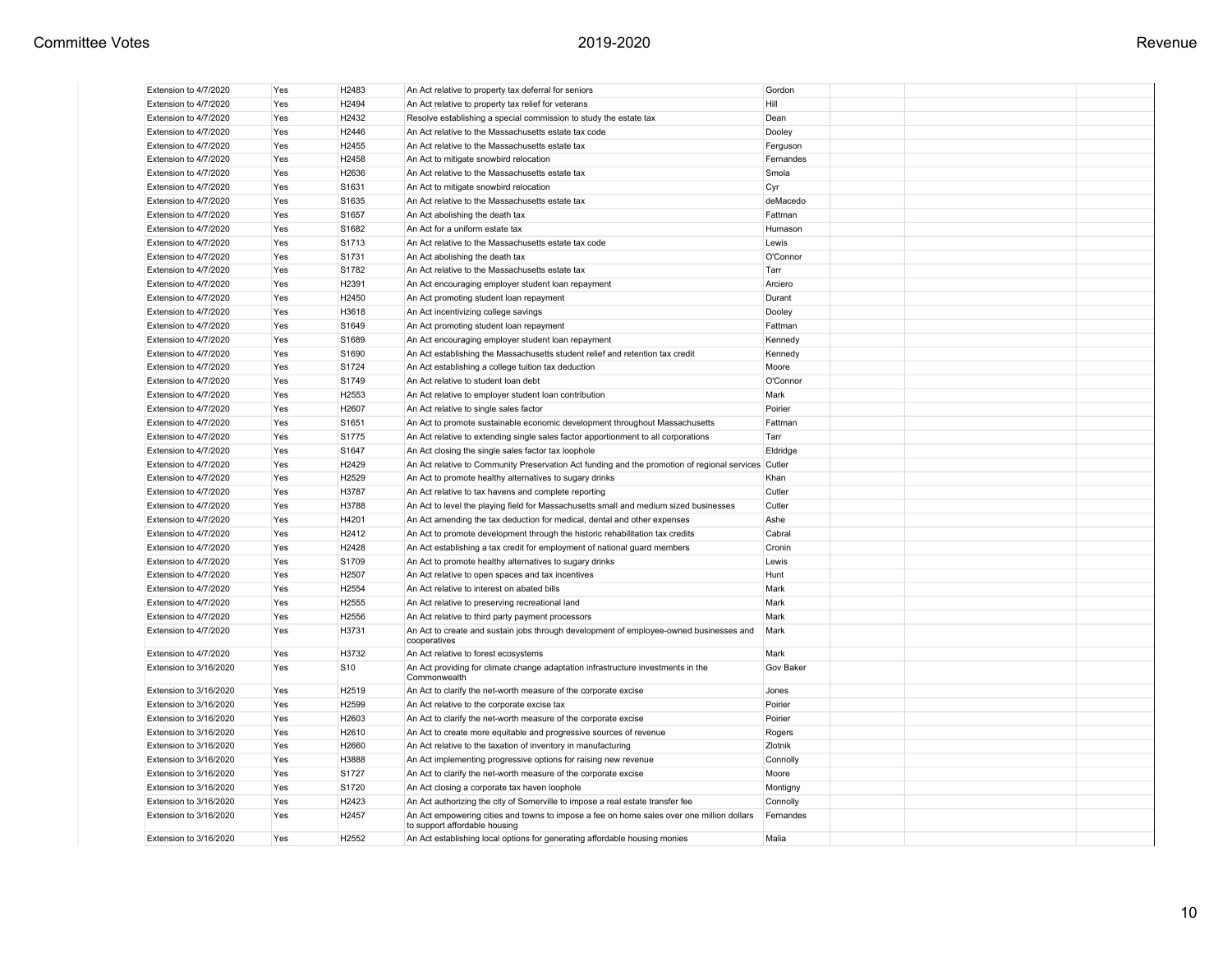| Revenue |  |
|---------|--|
|---------|--|

|           | Extension to 3/16/2020 | Yes                   | H3637 | An Act authorizing the town of Nantucket to impose a real estate transfer fee for affordable<br>and workforce housing                            | Fernandes                 |  |
|-----------|------------------------|-----------------------|-------|--------------------------------------------------------------------------------------------------------------------------------------------------|---------------------------|--|
|           | Extension to 3/16/2020 | Yes                   | H3691 | An Act authorizing the town of Provincetown to impose a 0.5% real estate transfer fee                                                            | Peake                     |  |
|           | Extension to 3/16/2020 | Yes                   | H4208 | An Act authorizing the town of Truro to impose a 0.5% real estate transfer fee                                                                   | Peake                     |  |
|           | Extension to 3/16/2020 | Yes                   | S2318 | An Act establishing a real estate transfer fee upon the transfer of property in the town of<br>Concord                                           | Barrett                   |  |
|           | Extension to 3/16/2020 | Yes                   | H2497 | An Act increasing the fuel tax by 5 cents per gallon                                                                                             | Holmes                    |  |
|           | Extension to 3/16/2020 | Yes                   | H2530 | An Act relative to the sales tax                                                                                                                 | Lawn                      |  |
|           | Extension to 3/16/2020 | Yes                   | H2535 | An Act relative to regional transportation ballot initiatives                                                                                    | Lewis                     |  |
|           | Extension to 3/16/2020 | Yes                   | H2592 | An Act establishing a local option gasoline and diesel fuel excise                                                                               | Pignatelli                |  |
|           | Extension to 3/16/2020 | Yes                   | H2653 | An Act relative to regional transportation ballot initiatives                                                                                    | Vargas                    |  |
|           | Extension to 3/16/2020 | Yes                   | S1667 | An Act establishing a local option gasoline and diesel fuel excise                                                                               | Gobi                      |  |
|           | Extension to 3/16/2020 | Yes                   | S1668 | An Act establishing a municipal gas tax reimbursement                                                                                            | Gobi                      |  |
|           | Extension to 3/16/2020 | Yes                   | S1672 | An Act authorizing the town of Charlton to establish an additional excise on sales of gasoline                                                   | Gobi                      |  |
|           |                        |                       |       | and diesel fuel                                                                                                                                  |                           |  |
|           | Extension to 3/16/2020 | Yes                   | S1679 | An Act establishing a municipal gas tax reimbursement                                                                                            | Humason                   |  |
|           | Extension to 3/16/2020 | Yes                   | S1694 | An Act relative to regional transportation ballot initiatives                                                                                    | Lesser                    |  |
|           | Extension to 3/16/2020 | Yes                   | S1729 | An Act establishing a tax exemption for municipalities paying for gas                                                                            | O'Connor                  |  |
| 5/22/20   | Extension to 6/16/2020 | Yes                   | H4634 | An Act providing emergency access to equity and justice for all in response to COVID-19                                                          | Miranda                   |  |
|           | Extension to 6/16/2020 | Yes                   | H4726 | An Act to provide equal stimulus checks to immigrant taxpayers                                                                                   | Barber/Farley-<br>Bouvier |  |
|           | Extension to 6/16/2020 | Yes                   | H4727 | An Act providing emergency cash assistance in response to COVID-19                                                                               | Gouveia                   |  |
|           | Extension to 6/16/2020 | Yes                   | S2586 | An Act relative to exempting active duty military personnel from state income tax while based<br>out of state                                    | O'Connor                  |  |
|           | Extension to 6/16/2020 | Yes                   | S2605 | An Act to reduce the environmental impact of cigarette butts in streams, rivers, and in the<br>ocean by increasing the tax on cigarettes by 100% | Tarr                      |  |
|           | Extension to 6/16/2020 | Yes                   | S2659 | An Act to provide equal stimulus checks to immigrant taxpayers                                                                                   | Eldridge                  |  |
| 6/15/2020 | Extension to 7/31/2020 | Yes                   | H4760 | An Act creating a protective facial covering sales tax exemption                                                                                 | Cutler                    |  |
|           | Extension to 7/31/2020 | Yes                   | H4728 | An Act relative to taxes while executive order 591 is in effect                                                                                  | Domb                      |  |
|           | Extension to 7/31/2020 | Yes                   | H4727 | An Act providing for emergency cash assistance in reponse to COVID-19                                                                            | Gouveia                   |  |
|           | Extension to 7/31/2020 | Yes                   | H4726 | An Act to provide equal stimulus checks to immigrant taxpayers                                                                                   | Barber/Farley-<br>Bouvier |  |
|           | Extension to 7/31/2020 | Yes                   | H4634 | An Act providing emergency access to equity and justice for all in response to COVID-19                                                          | Miranda                   |  |
|           | Extension to 7/31/2020 | Yes                   | S2659 | An Act to provide equal stimulus checks to immigrant taxpayers                                                                                   | Eldridge                  |  |
| 6/16/2020 | House study order      | Reserved rights H2391 |       | An Act encouraging employer student loan repayment                                                                                               | Arciero                   |  |
|           | House study order      | Yes                   | H2412 | An act to promote development through the historic rehabilitation tax credits                                                                    | Cabral                    |  |
|           | House study order      | Yes                   | H2429 | An act relative to Community Preservation Act funding and the promotion of regional services Cutler                                              |                           |  |
|           | House study order      | Yes                   | H2432 | Resolve establishing a special commission to study the estate tax                                                                                | Dean Campbell             |  |
|           | House study order      | Yes                   | H2446 | An act relative to the Massachusetts estate tax code                                                                                             | Dooley                    |  |
|           | House study order      | Yes                   | H2450 | An act promoting student loan repayment                                                                                                          | Durant                    |  |
|           | House study order      | Yes                   | H2455 | An act relative to the Massachusetts estate tax                                                                                                  | Ferguson                  |  |
|           | House study order      | Yes                   | H2457 | An Act empowering cities and towns to impose a fee on home sales over one million dollars<br>to support affordable housing                       | Fernandes                 |  |
|           | House study order      | Yes                   | H2458 | An act to mitigate snowbird relocation                                                                                                           | Fernandes                 |  |
|           | House study order      | Yes                   | H2483 | An Act relative to property tax deferral for seniors                                                                                             | Gordon                    |  |
|           | House study order      | Yes                   | H2494 | An Act relative to property tax relief for veterans                                                                                              | Hill                      |  |
|           | House study order      | Yes                   | H2497 | An act increasing the fuel tax by 5 cents per gallon                                                                                             | Holmes                    |  |
|           | House study order      | Yes                   | H2507 | an act relative to open spaces and tax incentives                                                                                                | Hunt                      |  |
|           | House study order      | Yes                   | H2519 | an act to clarify the net-worth measure of the corporate excise                                                                                  | Jones                     |  |
|           | House study order      | Yes                   | H2529 | an act to promote health alternatives to sugary drinks                                                                                           | Khan                      |  |
|           | House study order      | Yes                   | H2530 | an act relative to the sales tax                                                                                                                 | Lawn                      |  |
|           | House study order      | Yes                   | H2552 | an act establishing local options for generating affordable housing monies                                                                       | Malia                     |  |
|           | House study order      | Reserved rights H2553 |       | An act relative to employer student loan contribution                                                                                            | Mark                      |  |
|           | House study order      | Yes                   | H2554 | An act relative to interest on abated bills                                                                                                      | Mark                      |  |
|           | House study order      | Yes                   | H2555 | An act relative to preserving recreational land                                                                                                  | Mark                      |  |
|           | House study order      | Yes                   | H2556 | An act relative to third party payment processors                                                                                                | Mark                      |  |
|           | House study order      | Yes                   | H2599 | An Act relative to the corporate excise tax                                                                                                      | Poirier                   |  |
|           | House study order      | Yes                   | H2603 | An act to clarify the net-worth measure of the corporate excise                                                                                  | Poirier                   |  |
|           | House study order      | Yes                   | H2607 | An act relative to single sales factor                                                                                                           | Poirier                   |  |
|           |                        |                       |       |                                                                                                                                                  |                           |  |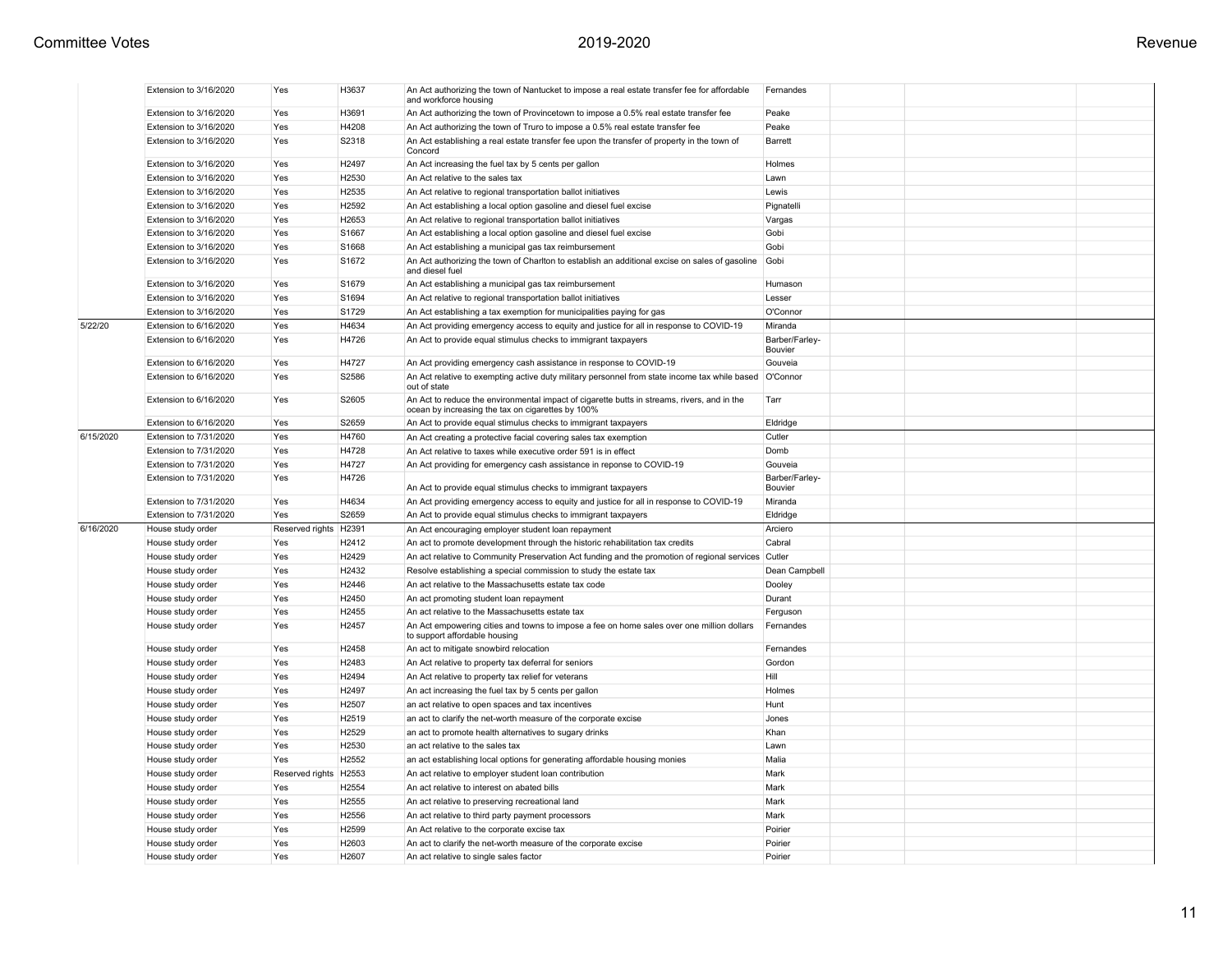| Revenue |
|---------|
|---------|

| House study order         | Yes                   | H2609 | An act increasing the property tax deferral for seniors                                                                                          | Rogers         |       |                                                                  |        |
|---------------------------|-----------------------|-------|--------------------------------------------------------------------------------------------------------------------------------------------------|----------------|-------|------------------------------------------------------------------|--------|
| House study order         | Yes                   | H2610 | An Act to create more equitable and progressive sources of revenue                                                                               | Rogers         |       |                                                                  |        |
| House study order         | Yes                   | H2636 | An act relative to the Massachusetts estate tax                                                                                                  | Smola          |       |                                                                  |        |
| House study order         | Yes                   | H2660 | An act relative to the taxation of inventory in manufacturing                                                                                    | Zlotnik        |       |                                                                  |        |
| House study order         | Yes                   | H3617 | An act relative to senior property tax deferral                                                                                                  | Vitolo         |       |                                                                  |        |
| House study order         | Yes                   | H3618 | An act incentivizing college savings                                                                                                             | Dooley         |       |                                                                  |        |
| House study order         | Reserved rights H3731 |       | An Act to create and sustain jobs through development of employee-owned businesses and<br>cooperatives                                           | Mark           |       |                                                                  |        |
| House study order         | Yes                   | H3732 | An act relative to forest ecosystems                                                                                                             | Mark           |       |                                                                  |        |
| House study order         | Reserved rights H3787 |       | An act relative to tax havens and complete reporting                                                                                             | Cutler         |       |                                                                  |        |
| House study order         | Yes                   | H3788 | An act to level the playing field for Massachusetts small and medium sized businesses                                                            | Cutler         |       |                                                                  |        |
| House study order         | Yes                   | H3887 | An act facilitating housing for all                                                                                                              | Connolly       |       |                                                                  |        |
| House study order         | Yes                   | H3888 | An Act implementing progressive options for raising new revenue                                                                                  | Connolly       |       |                                                                  |        |
| House study order         | Yes                   | H4201 | An act amending the tax deduction for medical, dental and other expenses                                                                         | Ashe           |       |                                                                  |        |
| House study order         | Yes                   | H4361 | An act relative to marijuana horticultural classification                                                                                        | Frost          |       |                                                                  |        |
| House study order         | Yes                   | H4480 | An act providing for a transportation excise tax                                                                                                 | Ciccolo        |       |                                                                  |        |
| House study order         | Yes                   | S10   | An act providing for climate change adaptation infrastructure investments in the<br>Commonwealth                                                 | Baker          |       |                                                                  |        |
| House study order         | Yes                   | S1631 | An act to mitigate snowbird relocation                                                                                                           | Cyr            |       |                                                                  |        |
| House study order         | Yes                   | S1635 | An act relative to the Massachusetts estate tax                                                                                                  | deMacedo       |       |                                                                  |        |
| House study order         | Yes                   | S1647 | An act closing the single sales factor tax loophole                                                                                              | Eldridge       |       |                                                                  |        |
| House study order         | Yes                   | S1649 | An act promoting student loan repayment                                                                                                          | Fattman        |       |                                                                  |        |
| House study order         | Yes                   | S1651 | An act to promote sustainable economic development throughout Massachusetts                                                                      | Fattman        |       |                                                                  |        |
| House study order         | Yes                   | S1657 | An act abolishing the death tax                                                                                                                  | Fattman        |       |                                                                  |        |
| House study order         | Yes                   | S1682 | An act for a uniform estate tax                                                                                                                  | Humason        |       |                                                                  |        |
| House study order         | Yes                   | S1689 | An Act encouraging employer student loan repayment                                                                                               | Kennedy        |       |                                                                  |        |
| House study order         | Yes                   | S1690 | An act establishing the Massachusetts student relief and retention tax credit                                                                    | Kennedy        |       |                                                                  |        |
| House study order         | Yes                   | S1713 | An act relative to the Massachusetts estate tax code                                                                                             | Lewis          |       |                                                                  |        |
| House study order         | Yes                   | S1720 | An Act closing a corporate tax haven loophole                                                                                                    | Montigny       |       |                                                                  |        |
| House study order         | Yes                   | S1724 | An Act establishing a college tuition tax deduction                                                                                              | Moore          |       |                                                                  |        |
| House study order         | Yes                   | S1727 | An act to clarify the net-worth measure of the corporate excise                                                                                  | Moore          |       |                                                                  |        |
| House study order         | Yes                   | S1729 | An Act establishing a tax exemption for municipalities paying for gas                                                                            | O'Connor       |       |                                                                  |        |
| House study order         | Yes                   | S1731 | An act abolishing the death tax                                                                                                                  | O'Connor       |       |                                                                  |        |
| House study order         | Yes                   | S1741 | An act relative to student loan debt                                                                                                             | O'Connor       |       |                                                                  |        |
| House study order         | Yes                   | S1775 | An Act relative to extending single sales factor apportionment to all corporations                                                               | Tarr           |       |                                                                  |        |
| House study order         | Yes                   | S1782 | An act relative to the Massachusetts estate tax                                                                                                  | Tarr           |       |                                                                  |        |
| House study order         | Yes                   | S2586 | An Act relative to exempting active duty military personnel from state income tax while based<br>out of state                                    | O'Connor       |       |                                                                  |        |
| House study order         | Yes                   | S2605 | An act to reduce the environmental impact of cigarette butts in streams, rivers, and in the<br>ocean by increasing the tax on cigarettes by 100% | Tarr           |       |                                                                  |        |
| Senate study order        | Yes                   | S1667 | An act establishing a local option gasoline and diesel fuel excise                                                                               | Gobi           |       |                                                                  |        |
| Senate study order        | Yes                   | S1668 | An act establishing a municipal gas tax reimbursement                                                                                            | Gobi           |       |                                                                  |        |
| Senate study order        | Yes                   | S1679 | An act establishing a municipal gas tax reimbursement                                                                                            | Humason        |       |                                                                  |        |
| Senate study order        | Yes                   | S1709 | An act to promote healthy alternatives to sugary drinks                                                                                          | Lewis          |       |                                                                  |        |
| Favorable report to House | Yes                   | H2423 | An act authorizing the city of Somerville to impose a real estate transfer fee                                                                   | Connolly       |       |                                                                  |        |
| Favorable report to House | Yes                   | H2428 | An act establishing a tax credit for employment of national guard members                                                                        | Cronin         |       |                                                                  |        |
| Favorable report to House | Yes                   | H2535 | An act relative to regional transportation ballot initiatives                                                                                    | Lewis          | H2653 | An act relative to regional transportation<br>ballot initiatives | Vargas |
| Favorable with redraft    | Yes                   | H2589 | An act relative to property tax deferrals for seniors                                                                                            | Peisch         |       |                                                                  |        |
| Favorable report to House | Yes                   | H2592 | An act establishing a local option gasoline and diesel fuel excise                                                                               | Pignatelli     |       |                                                                  |        |
| Favorable report to House | Yes                   | H3637 | An act authorizing the town of Nantucket to impose a real estate transfer fee for affordable<br>and workforce housing                            | Fernandes      |       |                                                                  |        |
| Favorable report to House | Yes                   | H3691 | An Act authorizing the town of Provincetown to impose a 0.5% real estate transfer fee                                                            | Peake          |       |                                                                  |        |
| Favorable report to House | Yes                   | H4208 | An Act authorizing the town of Truro to impose a 0.5% real estate transfer fee                                                                   | Peake          |       |                                                                  |        |
| Favorabe report to Senate | Yes                   | S1672 | An act authorizing Charlton to establish an additional excise on sales of gasoline and diesel<br>fuel                                            | Gobi           |       |                                                                  |        |
| Favorabe report to Senate | Yes                   | S1694 | An act relative to regional transportation ballot initiatives                                                                                    | Lesser         |       |                                                                  |        |
| Favorabe report to Senate | Yes                   | S2318 | An Act establishing a real estate transfer fee upon the transfer of property in the town of<br>Concord                                           | <b>Barrett</b> |       |                                                                  |        |
|                           |                       |       |                                                                                                                                                  |                |       |                                                                  |        |